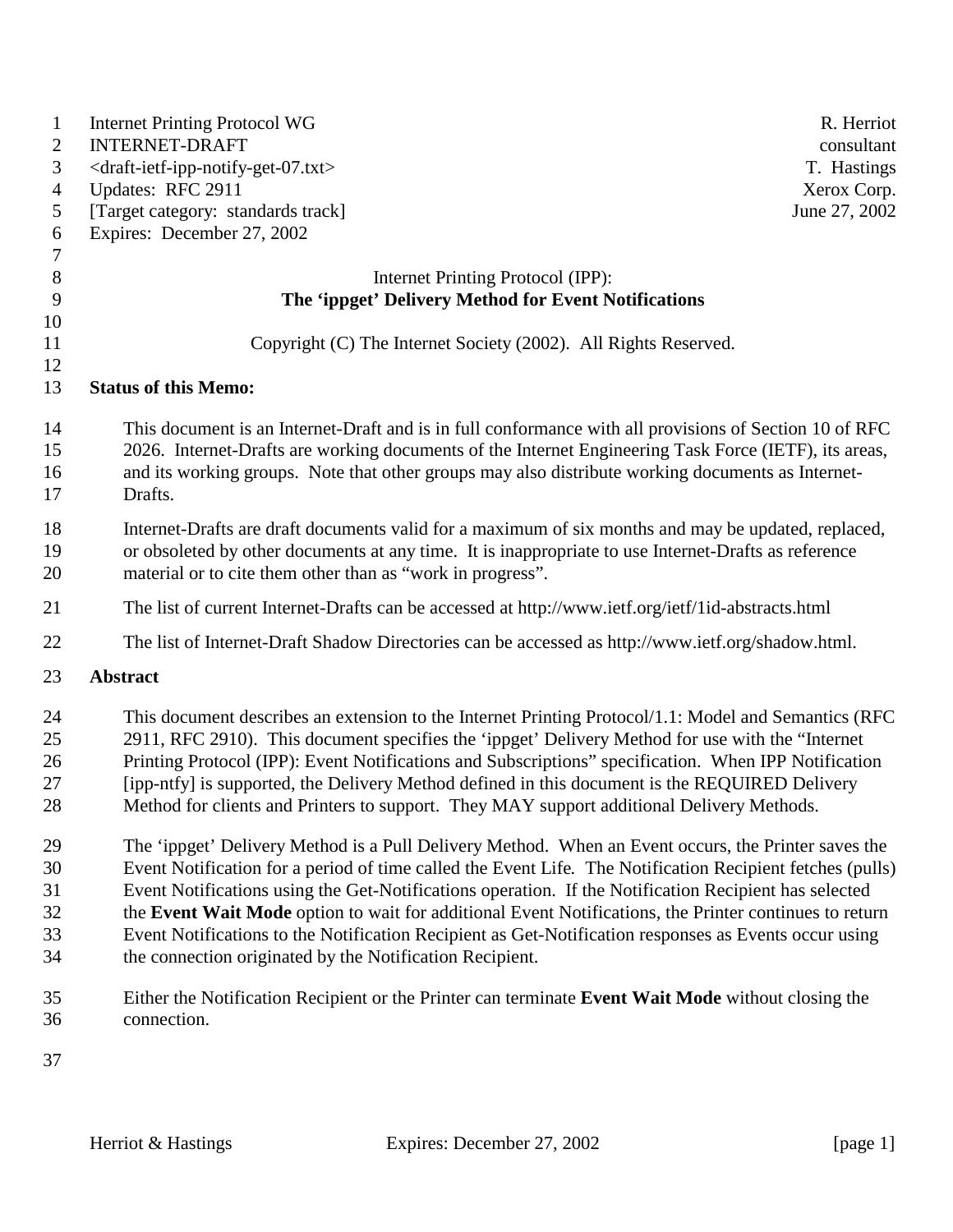| 38 | <b>Table of Contents</b> |  |
|----|--------------------------|--|
| 39 |                          |  |
| 40 |                          |  |
| 41 |                          |  |
| 42 |                          |  |
| 43 |                          |  |
| 44 |                          |  |
| 45 |                          |  |
| 46 |                          |  |
| 47 |                          |  |
| 48 |                          |  |
| 49 |                          |  |
| 50 |                          |  |
| 51 |                          |  |
| 52 |                          |  |
| 53 |                          |  |
| 54 |                          |  |
| 55 |                          |  |
| 56 |                          |  |
| 57 |                          |  |
| 58 |                          |  |
| 59 |                          |  |
| 60 |                          |  |
| 61 |                          |  |
| 62 |                          |  |
| 63 |                          |  |
| 64 |                          |  |
| 65 |                          |  |
| 66 |                          |  |
| 67 |                          |  |
| 68 |                          |  |
|    |                          |  |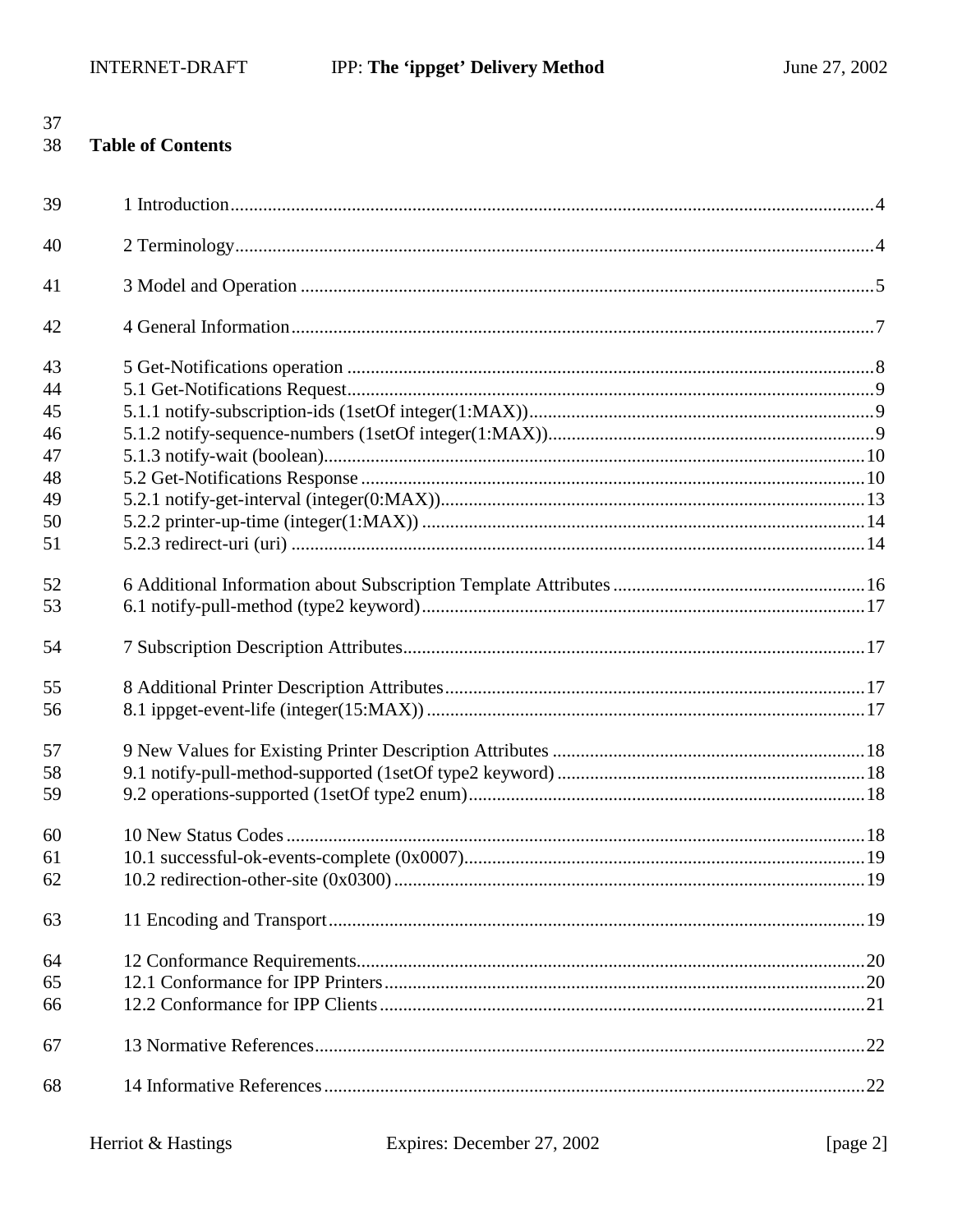| 69       |                                                                                      |  |
|----------|--------------------------------------------------------------------------------------|--|
| 70       |                                                                                      |  |
| 71       |                                                                                      |  |
| 72       |                                                                                      |  |
| 73       |                                                                                      |  |
| 74       |                                                                                      |  |
| 75       |                                                                                      |  |
| 76       |                                                                                      |  |
| 77       |                                                                                      |  |
| 78       | 17.1.1 Additional values for the "notify-pull-method-supported" Printer attribute 25 |  |
| 79       |                                                                                      |  |
| 80       |                                                                                      |  |
| 81       |                                                                                      |  |
| 82       |                                                                                      |  |
| 83       |                                                                                      |  |
| 84       |                                                                                      |  |
| 85       |                                                                                      |  |
| 86<br>87 |                                                                                      |  |

## **Table of Tables**

| 89 |                                                                                           |  |
|----|-------------------------------------------------------------------------------------------|--|
| 90 |                                                                                           |  |
| 91 |                                                                                           |  |
| 92 |                                                                                           |  |
| 93 | Table 5 – Combinations of Events and Subscribed Events for "job-impressions-completed" 16 |  |
| 94 |                                                                                           |  |
| 95 |                                                                                           |  |
| 96 |                                                                                           |  |
| 97 |                                                                                           |  |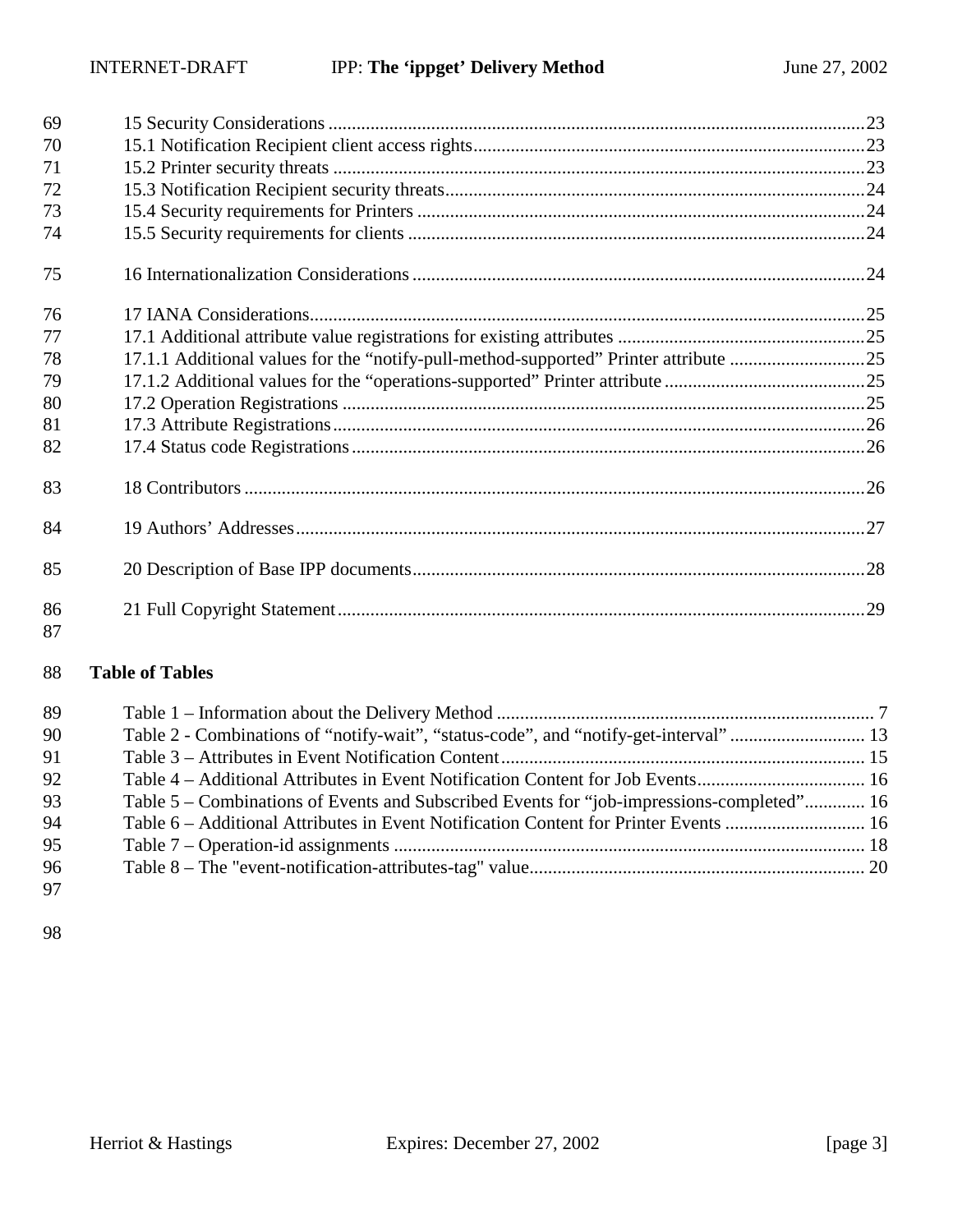## <span id="page-3-0"></span>98 **1 Introduction**

99 The "IPP Event Notifications and Subscriptions" document [ipp-ntfy] defines an OPTIONAL 100 extension to Internet Printing Protocol/1.1: Model and Semantics [RFC2911, RFC2910]. For a 101 description of the base IPP documents, see section [20.](#page-27-0) The [ipp-ntfy] extension defines operations that 102 a client can perform in order to create Subscription Objects in a Printer and carry out other operations 103 on them. A Subscription Object represents a Subscription abstraction. A client associates Subscription 104 Objects with a particular Job by performing the Create-Job-Subscriptions operation or by submitting a 105 Job with subscription information. A client associates Subscription Objects with the Printer by 106 performing a Create-Printer-Subscriptions operation. Four other operations are defined for 107 Subscription Objects: Get-Subscriptions-Attributes, Get-Subscriptions, Renew-Subscription, and 108 Cancel-Subscription. The Subscription Object specifies that when one of the specified Events occurs, 109 the Printer sends an asynchronous Event Notification to the specified Notification Recipient via the 110 specified Delivery Method (i.e., protocol).

111 The "IPP Event Notifications and Subscriptions" document [ipp-ntfy] specifies that each Delivery 112 Method is defined in another document. This document is one such document, and it specifies the 113 'ippget' delivery method. If a client or Printer supports IPP Notification [ipp-ntfy], the client or Printer 114 MUST support the 'ippget' Delivery Method defined in this document. Such a client or Printer MAY 115 support additional Delivery Methods.

116 The 'ippget' Delivery Method is a Pull Delivery Method. When an Event occurs, the Printer saves the 117 Event Notification for a period of time called the Event Life. The Notification Recipient fetches (pulls) 118 the Event Notifications using the Get-Notifications operation. This operation causes the Printer to 119 return all Event Notifications held for the specified Subscription object(s). If the Notification 120 Recipient has selected the **Event Wait Mode** option to wait for additional Event Notifications, the 121 Printer continues to return Event Notifications to the Notification Recipient as Get-Notification 122 responses as Events occur using the transaction originated by the Notification Recipient.

123 The Notification Recipient can terminate **Event Wait Mode** (without closing the connection) by 124 supplying the "notify-wait" (boolean) attribute with a 'false' value in a subsequent Get-Notifications 125 request. Similarly, the Printer can terminate **Event Wait Mode** (without closing the connection) by 126 returning the "notify-get-interval" (integer) operation attribute in a Get-Notifications response which 127 tells the Notification Recipient how long to wait before trying again.

# 128 **2 Terminology**

- 129 This section defines the following terms that are used throughout this document:
- 130 This document uses the same terminology as [RFC2911], such as "client", "Printer", "Job", "attribute", 131 "attribute value", "keyword", "operation", "request", "response", and "support".
- 132 Capitalized terms, such as **MUST, MUST NOT, REQUIRED, SHOULD, SHOULD NOT, MAY,**
- **NEED NOT, and OPTIONAL**, have special meaning relating to conformance as defined in RFC 2119 134 [RFC2119] and [RFC2911] section 12.1. If an implementation supports the extension defined in this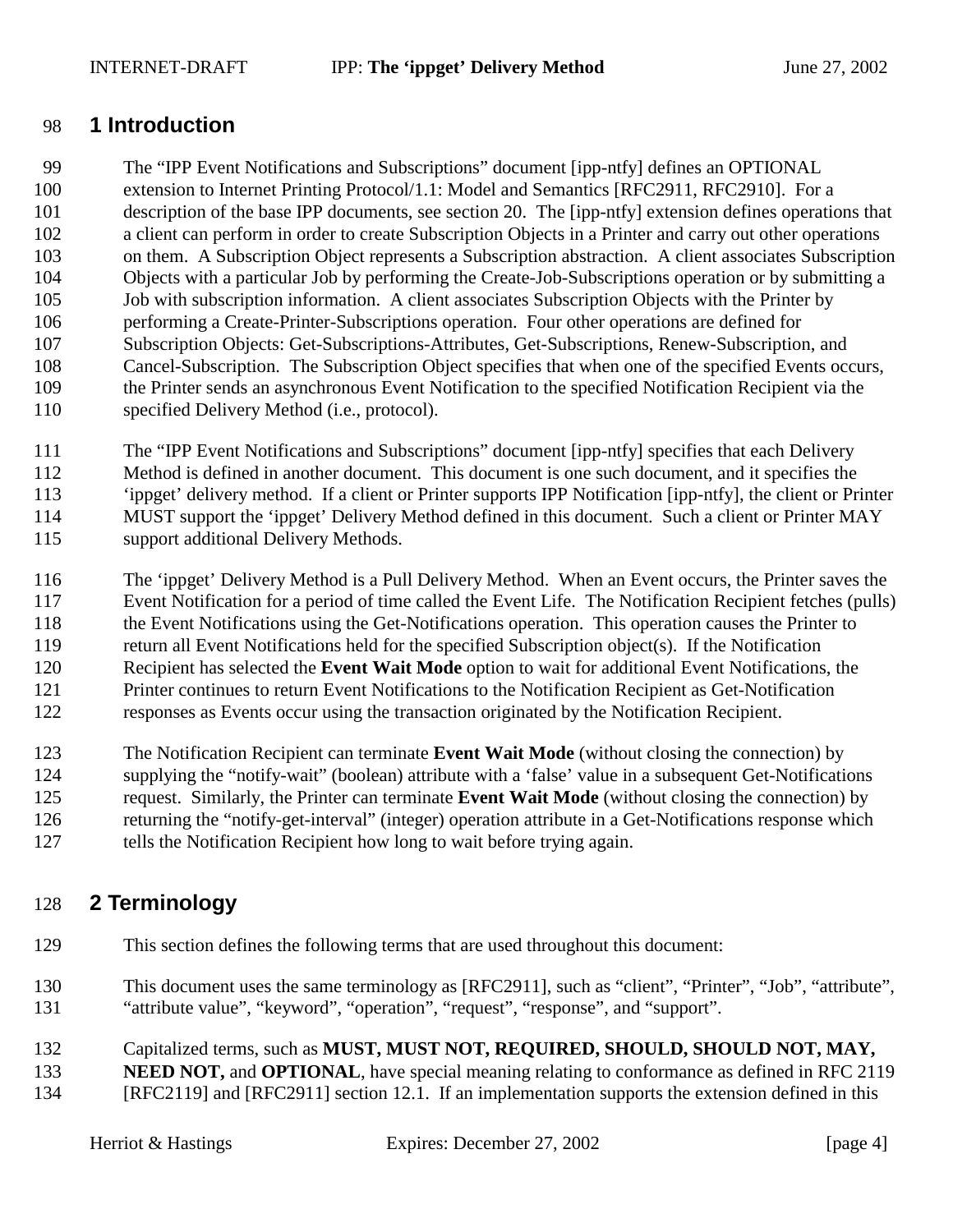- <span id="page-4-0"></span>135 document, then these terms apply; otherwise, they do not. These terms define conformance to *this*  136 *document only*; they do not affect conformance to other documents, unless explicitly stated otherwise.
- 137 **Event Life:** The length of time in seconds after an Event occurs during which the Printer will return 138 that Event in a Event Notification in a Get-Notifications response. After the Event Life expires, 139 the Printer will no longer return an Event Notification for that Event in a Get-Notifications 140 response.
- 141 **Event Notification Attributes Group:** The attributes group in a response that contains attributes that 142 are part of an Event Notification.
- 143 **Event Wait Mode:** The mode requested by a Notification Recipient client in its Get-Notifications 144 Request and granted by a Printer to keep the connection open where the Printer sends 145 subsequent Event Notifications to the Notification Recipient as they occur as additional Get-146 Notification Responses.
- 147 Other capitalized terms, such as Notification Recipient, Event, Event Notification, Compound Event 148 Notification, Printer, etc., are defined in [ipp-ntfy], have the same meanings, and are not 149 reproduced here. However, for convenience the following key terms are reproduced here:
- 150 **Event** some occurrence (either expected or unexpected) within the printing system of a change of 151 state, condition, or configuration of a Job or Printer object. An Event occurs only at one instant 152 in time and does not span the time the physical Event takes place. For example, jam-occurred 153 and jam-cleared are two distinct, instantaneous Events, even though the jam may last for a 154 while.
- 155 **Event Notification** the information about an Event that the Printer sends when an Event occurs.

## 156 **3 Model and Operation**

- 157 In a Subscription Creation Operation, when the "notify-pull-method" attribute is present and has the 158 'ippget' keyword value, the client is requesting that the Printer use the 'ippget' Pull Delivery Method 159 for the Event Notifications associated with the new Subscription Object.
- 160 When an Event occurs, the Printer MUST generate an Event Notification and MUST assign it the 161 Event Life. The Printer MUST hold an Event Notification for its assigned Event Life.
- 162 When a Notification Recipient wants to receive Event Notifications for a Subscription object, it
- 163 performs the Get-Notifications operation supplying the Subscription object's subscription-id, which
- 164 causes the Printer to return all un-expired Event Notifications held for that Subscription object. If the
- 165 Notification Recipient has selected the **Event Wait Mode** option to wait for additional Event
- 166 Notifications, the response to the Get-Notifications request continues indefinitely as the Printer
- 167 continues to send Event Notifications in the response as Events occur for that Subscription object.
- 168 When the Notification Recipient requests Event Notifications for per-Job Subscription Objects, the 169 Notification Recipient typically performs the Get-Notifications operation within a second of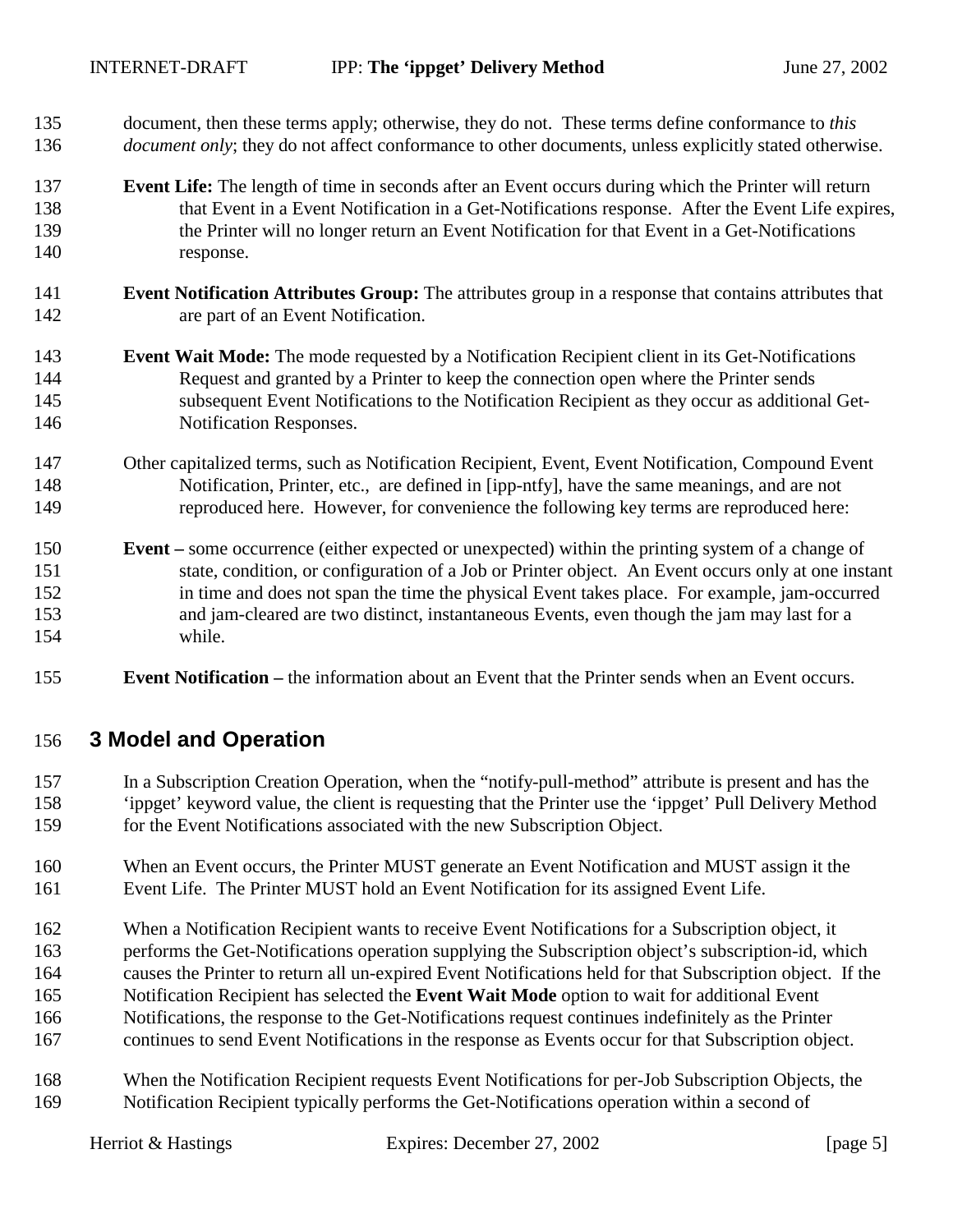- 170 performing the Subscription Creation operation. Because the Printer MUST save Event Notifications 171 for at least 15 seconds (see section [8.1\)](#page-16-0), the Notification Recipient is unlikely to miss any Event
- 172 Notifications that occur between the Subscription Creation and the Get-Notifications operation.
- 173 The 'ippget' Delivery Method is designed primarily for (1) a client that wants to get Events (from the
- 174 job's per-Job Subscription object) for a job that it has submitted and (2) for a privileged client that
- 175 wants to get all job or printer Events from a per-Printer Subscription object.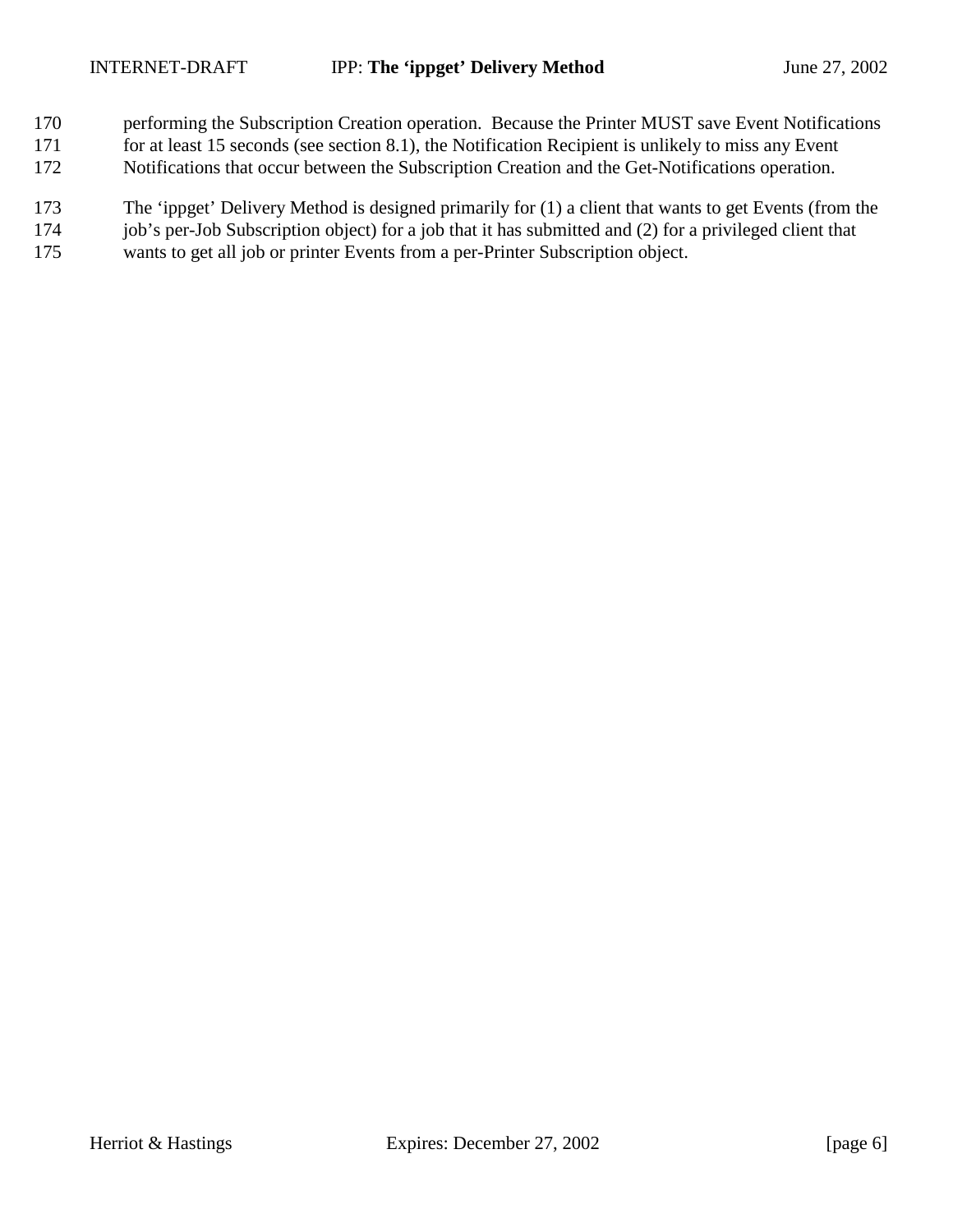## <span id="page-6-0"></span>INTERNET-DRAFT **IPP:** The 'ippget' Delivery Method June 27, 2002

# 176 **4 General Information**

177 If a Printer supports this Delivery Method, the following are its characteristics.

## 178 **Table 1 – Information about the Delivery Method**

|    | Document Method Conformance Requirement                                                                                                                                                                                                                                                                                                                                                                                                                     | Delivery Method Realization                                                                                                        |
|----|-------------------------------------------------------------------------------------------------------------------------------------------------------------------------------------------------------------------------------------------------------------------------------------------------------------------------------------------------------------------------------------------------------------------------------------------------------------|------------------------------------------------------------------------------------------------------------------------------------|
| 1. | What is the URL scheme name for the Push Delivery<br>Method or the keyword method name for the Pull<br>Delivery Method?                                                                                                                                                                                                                                                                                                                                     | 'ippget' keyword method name                                                                                                       |
| 2. | Is the Delivery Method REQUIRED, RECOMMENDED<br>or OPTIONAL for an IPP Printer to support?                                                                                                                                                                                                                                                                                                                                                                  | <b>REQUIRED</b>                                                                                                                    |
| 3. | What transport and delivery protocols does the Printer<br>use to deliver the Event Notification Content, i.e., what is<br>the entire network stack?                                                                                                                                                                                                                                                                                                         | IPP with one new operation.                                                                                                        |
| 4. | Can several Event Notifications be combined into a<br><b>Compound Event Notification?</b>                                                                                                                                                                                                                                                                                                                                                                   | Yes.                                                                                                                               |
| 5. | Is the Delivery Method initiated by the Notification<br>Recipient (pull), or by the Printer (push)?                                                                                                                                                                                                                                                                                                                                                         | This Delivery Method is a pull<br>method with aspects of a push<br>method, though the Printer does not<br>initiate the connection. |
| 6. | Is the Event Notification content Machine Consumable or<br>Human Consumable?                                                                                                                                                                                                                                                                                                                                                                                | <b>Machine Consumable</b>                                                                                                          |
| 7. | What section in this document answers the following<br>question? For a Machine Consumable Event Notification,<br>what is the representation and encoding of values defined<br>in section 9.1 of [ipp-ntfy] and the conformance<br>requirements thereof? For a Human Consumable Event<br>Notification, what is the representation and encoding of<br>pieces of information defined in section 9.2 of [ipp-ntfy]<br>and the conformance requirements thereof? | Section 5                                                                                                                          |
| 8. | What are the latency and reliability of the transport and<br>delivery protocol?                                                                                                                                                                                                                                                                                                                                                                             | Same as IPP and the underlying<br><b>HTTP</b> transport                                                                            |
| 9. | What are the security aspects of the transport and delivery<br>protocol, e.g., how it is handled in firewalls?                                                                                                                                                                                                                                                                                                                                              | Same as IPP and the underlying<br>HTTP transport and in the same<br>direction, so no new firewall<br>considerations.               |
|    | 10. What are the content length restrictions?                                                                                                                                                                                                                                                                                                                                                                                                               | None                                                                                                                               |
|    | 11. What are the additional values or pieces of information<br>that a Printer sends in an Event Notification content and<br>the conformance requirements thereof?                                                                                                                                                                                                                                                                                           | None                                                                                                                               |
|    | 12. What are the additional Subscription Template and/or<br>Subscription Description attributes and the conformance<br>requirements thereof?                                                                                                                                                                                                                                                                                                                | None                                                                                                                               |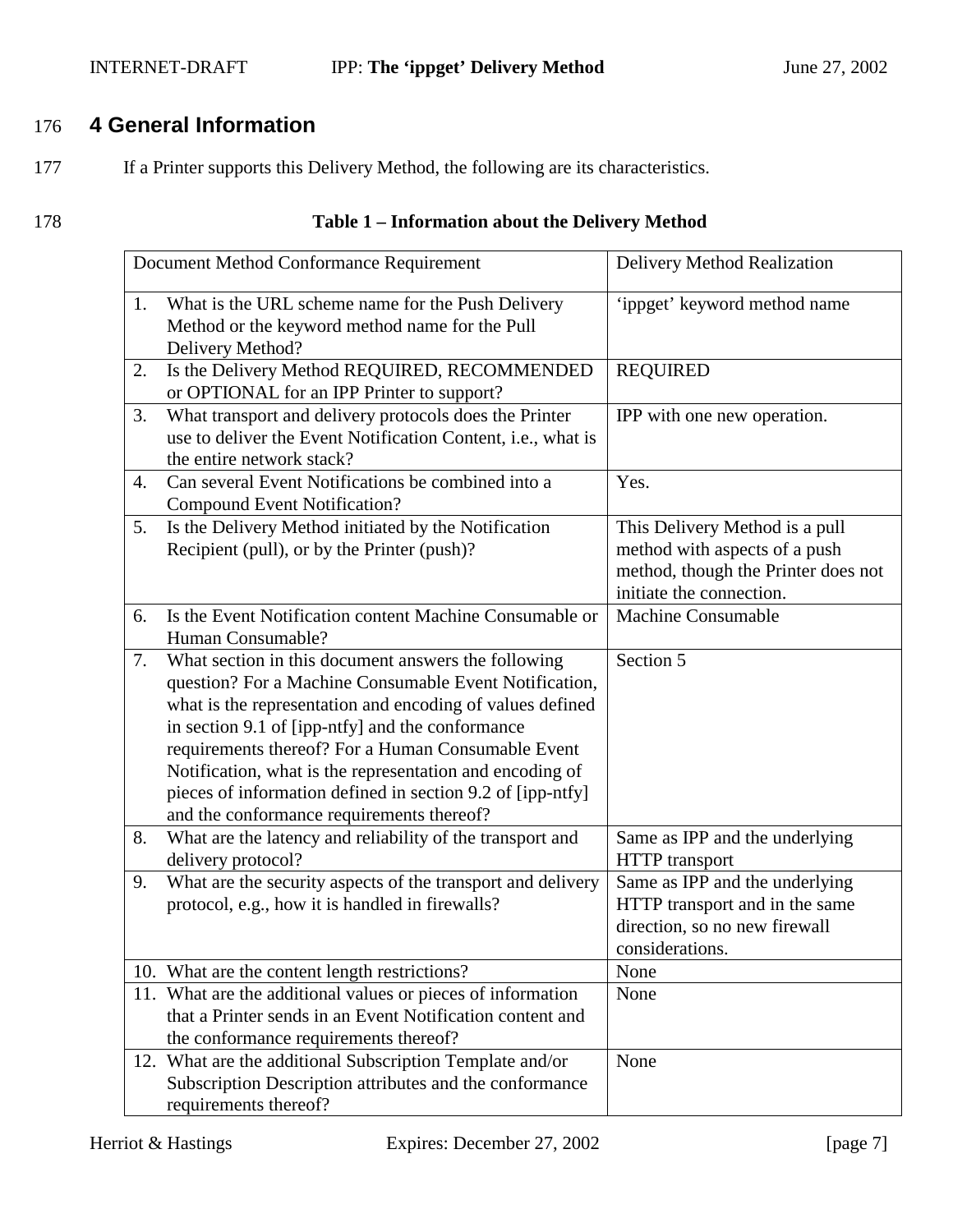<span id="page-7-0"></span>

| 13. What are the additional Printer Description attributes and $\mid$ "ipp-event-life" (integer (15: MAX)) |  |
|------------------------------------------------------------------------------------------------------------|--|
| the conformance requirements thereof?                                                                      |  |

## 180 **5 Get-Notifications operation**

- 181 This operation is issued by a client acting in the role of a Notification Recipient requesting the Printer 182 to return all Event Notifications held for the identified Subscription object(s).
- 183 A Printer MUST support this operation.
- 184 When a Printer performs this operation, it MUST return all and only those Event Notifications:
- 185 1. Whose associated Subscription Object's "notify-subscription-id" Subscription Description 186 attribute equals one of the values of the "notify-subscription-ids" (1setOf integer(1:MAX)) 187 operation attribute AND
- 188 2. Whose associated Subscription Object's contains the "notify-pull-method" attribute and it has 189 the 'ippget' keyword value AND
- 190 3. Whose "notify-sequence-number" is equal to or greater than the corresponding value of the 191 "notify-sequence-numbers (1setOf integer(1:MAX)) operation attribute, if supplied AND
- 192 4. Whose Event Life has not yet expired AND
- 193 5. Where the Notification Recipient client has read-access rights to the identified Subscription 194 Object (see *Access Rights* paragraph below).
- 195 The Notification Recipient client can request **Event Wait Mode** by supplying the "notify-wait" 196 operation attribute with a 'true' value.
- 197 The Notification Recipient client can terminate **Event Wait Mode** (without closing the connection) by 198 supplying the "notify-wait" attribute with a 'false' value in a subsequent Get-Notifications request. 199 Similarly, the Printer can terminate **Event Wait Mode** (without closing the connection) by returning 200 the "notify-get-interval" operation attribute in a Get-Notifications response which tells the Notification 201 Recipient how long to wait before trying again.
- 202 The Printer MUST accept the request in any state (see [RFC2911] "printer-state" and "printer-state-203 reasons" attributes) and MUST remain in the same state with the same "printer-state-reasons" values.
- 204 *Access Rights:* The authenticated user (see [RFC2911] section 8.3) performing this operation MUST be 205 (1) the owner of each Subscription Object identified by the "notify-subscription-ids" operation attribute 206 (see section [5.1.1\)](#page-8-0), (2) an operator or administrator of the Printer (see [RFC2911] Sections 1 and 8.5), 207 or (3) be otherwise authorized by the Printer's administrator-configured security policy to request 208 Event Notifications from the target Subscription Object(s). Otherwise, the IPP Printer MUST reject 209 the operation and return: 'client-error-forbidden', 'client-error-not-authenticated', or 'client-error-not-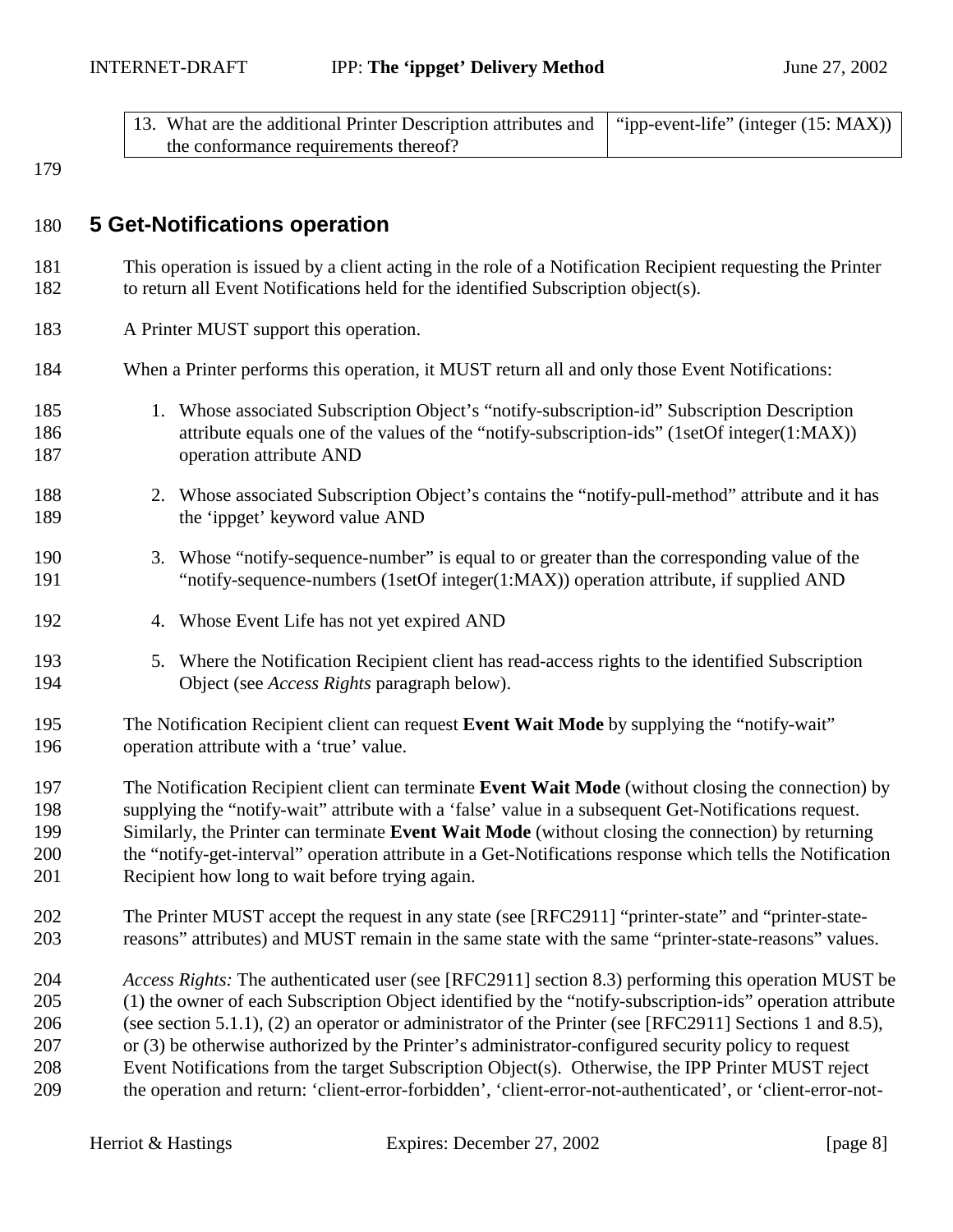- <span id="page-8-0"></span>210 authorized' status code as appropriate. Furthermore, the Printer's security policy MAY limit the
- 211 attributes returned by the Get-Notifications operation, in a manner similar to the Get-Job-Attributes 212 operation (see [RFC2911] end of section 3.3.4.2).
- 

## 213 **5.1 Get-Notifications Request**

- 214 The following groups of attributes are part of the Get-Notifications Request:
- 215 Group 1: Operation Attributes
- 216 Natural Language and Character Set:
- 217 The "attributes-charset" and "attributes-natural-language" attributes as described in 218 [RFC2911] section 3.1.4.1.
- 219 220 Target:

223

227

236

- 221 The "printer-uri" (uri) operation attribute which is the target for this operation as described in 222 [RFC2911] section 3.1.5.
- 224 Requesting User Name:
- 225 The "requesting-user-name" (name(MAX)) attribute SHOULD be supplied by the client as 226 described in [RFC2911] section 8.3.
- 228 **5.1.1 notify-subscription-ids (1setOf integer(1:MAX))**
- 229 This attribute identifies one or more Subscription objects for which Events are requested. The 230 client MUST supply this attribute with at least one value. The Printer object MUST support 231 this attribute with multiple values. 232
- 233 If no Subscription Object exists with the supplied identifier or the identified Subscription 234 Object does not contain the "notify-pull-method" attribute with the 'ippget' keyword value, 235 the Printer MUST return the 'client-error-not-found' status code.
- 237 Note: The name of both the "notify-subscription-ids" and "notify-sequence-238 numbers" end in 's', since they are multi-valued. However, there are other 239 occurrences of these attribute names without the 's' that are single valued.

## 240 **5.1.2 notify-sequence-numbers (1setOf integer(1:MAX))**

241 This attribute specifies one or more lowest Event Notification sequence number values for the 242 Subscription objects identified by the corresponding values of the "notify-subscription-ids" 243 operation attribute. The Notification Recipient SHOULD supply this attribute and the number 244 of values SHOULD be the same as the number of values of the "notify-subscriptions-ids" 245 attribute. The Printer MUST support this attribute with multiple values.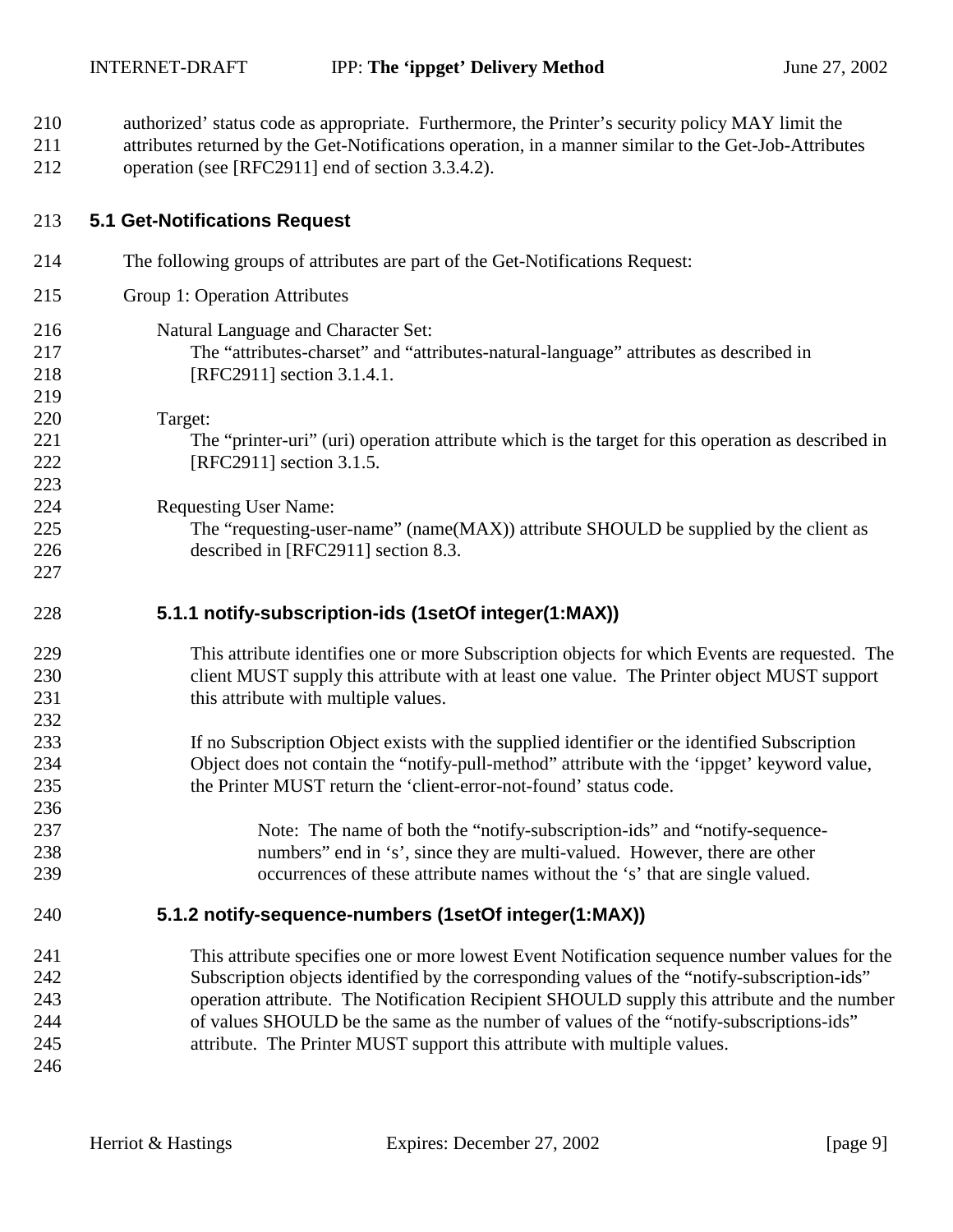261

270

275

<span id="page-9-0"></span>247 The Printer MUST NOT return Notification Events with lower sequence numbers for the 248 corresponding Subscription object. Therefore, by supplying the proper values for this 249 attribute the Notification Recipient can prevent getting the same Event Notifications from a 250 Subscription object that were returned on a previous Get-Notifications request. The 251 Notification Recipient SHOULD remember the highest "notify-sequence-number" value 252 returned for each Subscription object requested and SHOULD pass that value for each 253 requested Subscription object on the next Get-Notifications request.

- 255 If the Notification Recipient supplies fewer values for this attribute (including omitting this 256 attribute) than for the "notify-subscription-ids" operation attribute, the Printer assumes a '1' 257 value for each missing value. A value of '1' causes the Printer to return any un-expired Event 258 Notification for that Subscription object, since '1' is the lowest possible sequence number. If 259 the Notification Recipient supplies more values for this attribute than the number of values for 260 the "notify-subscription-ids" operation attribute, the Printer ignores the extra values.
- 262 Note: If a Notification Recipient performs two consecutive Get-Notifications operations with 263 the same value for "notify-sequence-number" (or omits the attribute), the time stamp of the 264 first Event Notification in the second Get-Notifications Response may be less than the time 265 stamp of the last Event Notification in the first Get-Notification Response. This happens 266 because the Printer sends all unexpired Event Notification with a sequence number equal or 267 higher according to the ordering specified in [ipp-ntfy] and some Event Notifications from the 268 first Get-Notifications operation may not have expired by the time the second Get-269 Notifications operation occurs.
- 271 **5.1.3 notify-wait (boolean)**
- 272 This value indicates whether or not the Notification Recipient wants **Event Wait Mode**. The 273 client MAY supply this attribute. The Printer object MUST support both values of this 274 attribute.
- 276 If the client supplies the 'false' value or omits this attribute, the client is not requesting **Event**  277 **Wait Mode**. If the value is 'true', the client is requesting **Event Wait Mode**. See the 278 beginning of section 5.2 for the rules for **Event Wait Mode**.

## 279 **5.2 Get-Notifications Response**

- 280 The Printer has the following options for responding to a Get-Notifications Request:
- 281 1. The Printer can reject the request and return the 'server-error-busy' status code, if the Printer is 282 too busy to accept this operation at this time. In this case, the Printer MUST return the "get-283 notify-interval" operation attribute to indicate when the client SHOULD try again.
- 284 2. If the Notification Recipient did not request **Event Wait Mode** ("notify-wait-mode" = 'false' or 285 omitted), the Printer MUST return immediately whatever Event Notifications it currently holds 286 in the requested Subscription object(s) and MUST return the "notify-get-interval" operation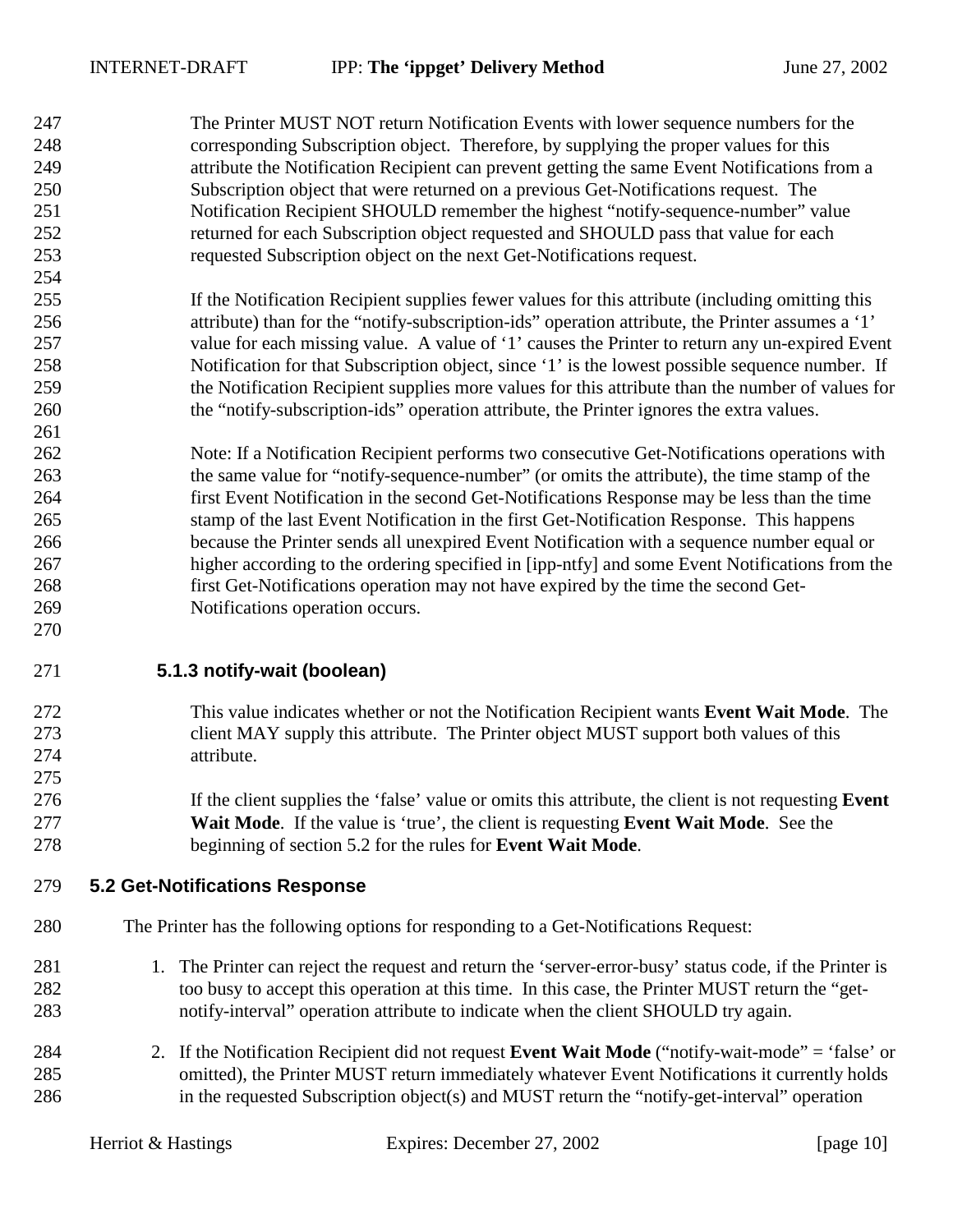- 287 attribute with number of seconds from now at which the Notification Recipient SHOULD 288 repeat the Get-Notifications Request to get future Event Notifications.
- 289 3. If the Notification Recipient requested **Event Wait Mode** ("notify-wait-mode" = 'true'), the 290 Printer MUST return immediately whatever Event Notifications it currently holds in the 291 requested Subscription object(s) and MUST continue to return Event Notifications as they 292 occur until all of the requested Subscription Objects are canceled. A Subscription Object is 293 canceled either via the Cancel-Subscription operation or by the Printer (e.g., the Subscription 294 Object is canceled when the associated Job completes and is no longer in the Job Retention or 295 Job History phase - see the "[ippget-event-life \(integer\(15:MAX\)\)"](#page-16-0) attribute discussion in 296 section [8.1\)](#page-16-0).
- 297 However, the Printer MAY decide to terminate **Event Wait Mode** at any time, including in the 298 first response. In this case the Printer MUST return the "notify-get-interval" operation attribute. 299 This attribute indicates that the Printer wishes to leave **Event Wait Mode** and the number of 300 seconds in the future that the Notification Recipient SHOULD try the Get-Notifications 301 operation again. The Notification Recipient MUST accept this response and MUST disconnect. 302 If the Notification Recipient does not disconnect, the Printer SHOULD do so.
- 303 From the Notification Recipient's view, the response appears as an initial burst of data, which includes 304 the Operation Attributes Group and one Event Notification Attributes Group per Event Notification 305 that the Printer is holding. After the initial burst of data, if the Notification Recipient has selected the 306 **Event Wait Mode** option to wait for additional Event Notifications, the Notification Recipient 307 receives occasional Event Notification Attribute Groups. Proxy servers may delay some Event 308 Notifications or cause time-outs to occur. The client MUST be prepared to perform the Get-309 Notifications operation again when time-outs occur.
- 310 Each attribute is encoded using the IPP rules for encoding attributes [RFC2910] and MAY be encoded 311 in any order. Note: the Get-Jobs response in [RFC2911] acts as a model for encoding multiple groups 312 of attributes. See section [11](#page-18-0) for the encoding and transport rules.
- 313 The following groups of attributes are part of the Get-Notifications Response:
- 314 Group 1: Operation Attributes

315 Status Message: 316 In addition to the REQUIRED status code returned in every response, the response 317 OPTIONALLY includes a "status-message" (text(255)) and/or a "detailed-status-message" 318 (text(MAX)) operation attribute as described in [RFC2911] sections 13 and 3.1.6. 319 320 The Printer can return any status codes defined in [RFC2911]. If the status code is not 321 'successful-xxx', the Printer MUST NOT return any Event Notification Attribute groups. The 322 following is a description of the important status codes: 323 324 **successful-ok:** the response contains all Event Notification associated with the specified 325 subscription-ids that had been supplied in the "notify-subscription-ids" operation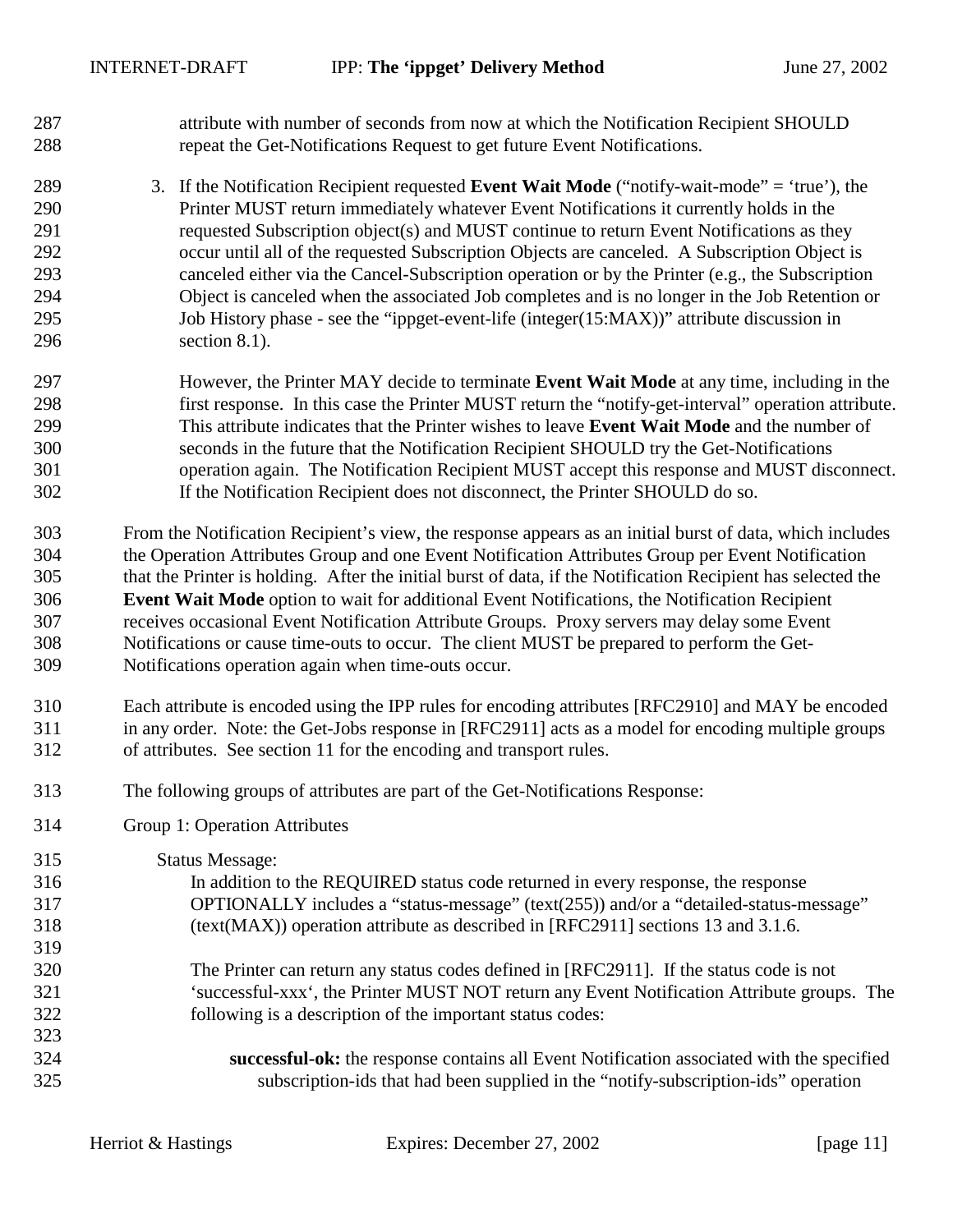| 326 | attribute in the request. If the requested Subscription Objects have no associated             |
|-----|------------------------------------------------------------------------------------------------|
| 327 | Event Notification, the response MUST contain zero Event Notifications.                        |
| 328 | successful-ok-events-complete: indicate when this return is the last return for all            |
| 329 | Subscription objects that match the request, whether or not there are Event                    |
| 330 | Notifications being returned. This condition occurs for Event Wait Mode with                   |
| 331 | Notification Recipients waiting for responses when the Subscription Object is: (1)             |
| 332 | canceled with a Cancel-Subscription operation, (2) deleted when the Per-Printer                |
| 333 | Subscription lease time expires, or (3) when the 'job-completed' event occurs for a            |
| 334 | Per-Job Subscription. This condition also occurs for a Get-Notifications request that          |
| 335 | a Notification Recipient makes after the job completes, but before the Event Life              |
| 336 | expires. See section 10.1.                                                                     |
| 337 | client-error-not-found: The Printer has no Subscription Object's whose "notify-                |
| 338 | subscription-id" attribute equals any of the values of the "notify-subscription-ids"           |
| 339 | operation attribute supplied or the identified Subscription Object does not contain the        |
| 340 | "notify-pull-method" attribute with the 'ippget' keyword value.                                |
| 341 | server-error-busy: The Printer is too busy to accept this operation. The Printer               |
| 342 | SHOULD return the "notify-get-interval" operation attribute in the Operation                   |
| 343 | Attributes of the response, then the Notification Recipient SHOULD wait for the                |
| 344 | number of seconds specified by the "notify-get-interval" operation attribute before            |
| 345 | performing this operation again. If the "notify-get-interval" Operation Attribute is           |
| 346 | not present, the Notification Recipient SHOULD use the normal network back-off                 |
| 347 | algorithms for determining when to perform this operation again.                               |
| 348 | redirection-other-site: The Printer does not handle this operation and requests the            |
| 349 | Notification Recipient to perform the operation again with the uri specified by the            |
| 350 | "redirect-uri" Operation Attribute in the response. See section 10.2.                          |
| 351 |                                                                                                |
| 352 | Natural Language and Character Set:                                                            |
| 353 | The "attributes-charset" and "attributes-natural-language" attributes as described in          |
| 354 | [RFC2911] section 3.1.4.2.                                                                     |
| 355 |                                                                                                |
| 356 | The Printer MUST use the values of "notify-charset" and "notify-natural-language",             |
| 357 | respectively, from one Subscription Object associated with the Event Notifications in this     |
| 358 | response.                                                                                      |
| 359 |                                                                                                |
| 360 | Normally, there is only one matched Subscription Object, or the value of the "notify-charset"  |
| 361 | and "notify-natural-language" attributes is the same in all Subscription Objects. If not, the  |
| 362 | Printer MUST pick one Subscription Object from which to obtain the value of these attributes.  |
| 363 | The algorithm for picking the Subscription Object is implementation dependent. The choice      |
| 364 | of natural language is not critical because 'text' and 'name' values can override the          |
| 365 | "attributes-natural-language" operation attribute. The Printer's choice of charset is critical |
| 366 | because a bad choice may leave it unable to send some 'text' and 'name' values accurately.     |
| 367 |                                                                                                |
|     |                                                                                                |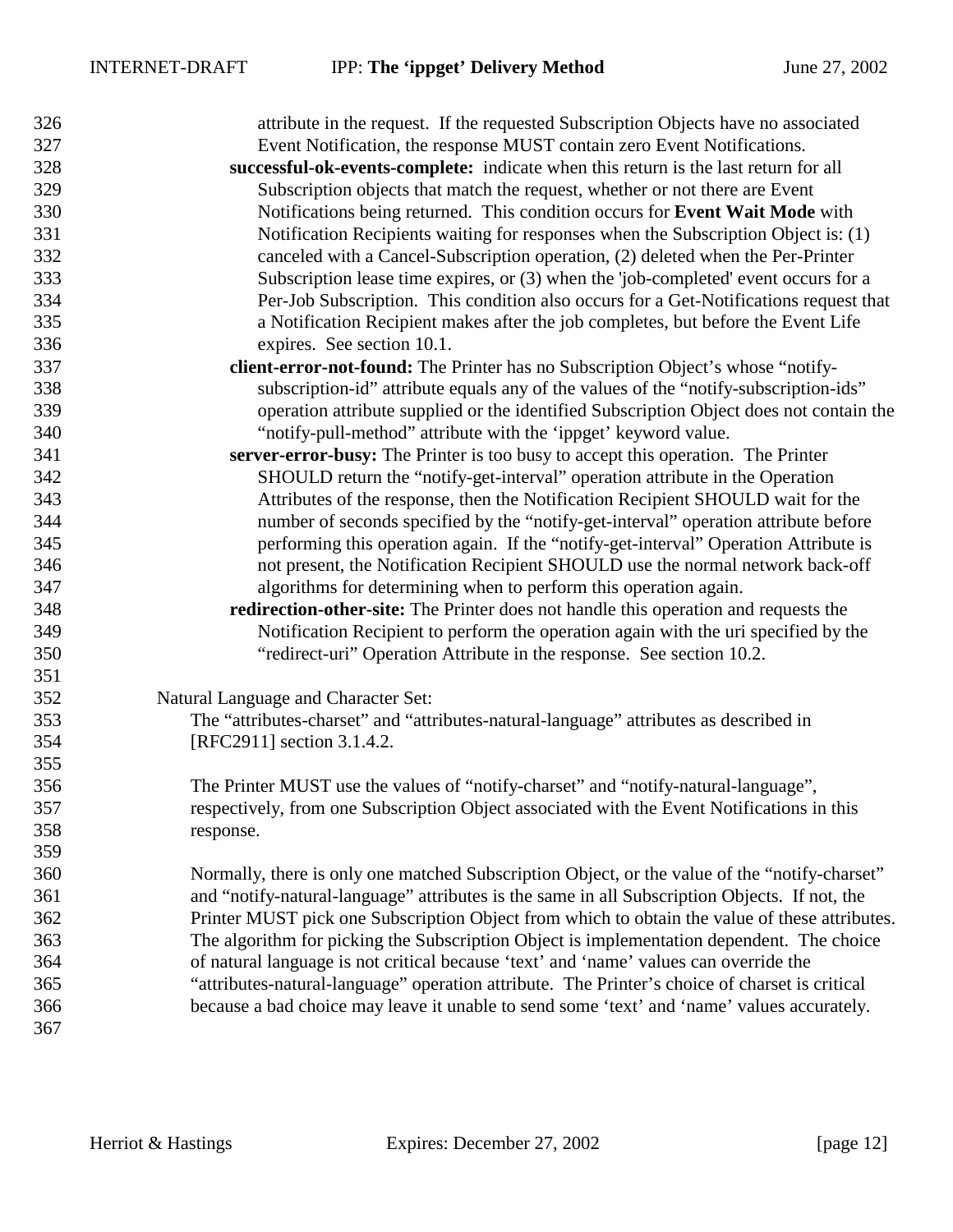<span id="page-12-0"></span>368 **5.2.1 notify-get-interval (integer(0:MAX))** 

369 The value of this operation attribute is the number of seconds that the Notification Recipient 370 SHOULD wait before trying the Get-Notifications operation again. The Printer MUST return 371 this operation attribute if: (1) it is too busy to return events, (2) the Notification Recipient 372 client did *not* request **Event Wait Mode**, or (3) the Printer is terminating Event Wait Mode. 373 The client MUST accept this attribute and SHOULD re-issue the Get-Notifications operation 374 (with or without "notify-wait" = 'true') the indicated number of seconds in the future in order 375 to get more Event Notifications This value is intended to help the client be a good network 376 citizen. 377

378 The value of this attribute MUST be at least as large as the value of the Printer's "ippget-379 event-life" Printer Description attribute (see section [8.1\)](#page-16-0). The Printer MAY return a value 380 that is larger than the value of the "ippget-event-life" Printer Description attribute provided 381 that the Printer increases the Event Life for this Subscription object, so that Notification 382 Recipients taking account of the larger value and polling with a longer interval will *not* miss 383 events. Note; implementing such an algorithm requires some hidden attributes in the 384 Subscription object that are IMPLEMENTATION DEPENDENT.

386 If the Printer wants to remain in **Event Wait Mode**, then the Printer MUST NOT return this 387 attribute in the response.

389 Here is a complete table of combinations of "notify-wait", "status-code", "notify-get-interval", 390 and Event Notification Attributes Groups for Get-Notification initial (Wait and No Wait) 391 Responses and subsequent **Event Wait Mode** Responses (which may be staying in **Event**  392 **Wait Mode** or may be requesting the Notification Recipient to leave **Event Wait Mode**):

393

385

388

394 **Table 2 - Combinations of "notify-wait", "status-code", and "notify-get-interval"** 

| client sends:  | Printer returns:  | Printer returns:     | <b>Event Notification</b> |
|----------------|-------------------|----------------------|---------------------------|
| "notify-wait"  | "status-code"     | "notify-get-         | <b>Attribute Groups</b>   |
|                |                   | interval"            |                           |
|                |                   |                      |                           |
| 1. 'false'*    | 'successful-ok'   | MUST return N        | maybe                     |
| 2. 'false'*    | 'not-found'       | <b>MUST NOT</b>      | <b>MUST NOT</b>           |
| 3. 'false'*    | 'busy'            | <b>MUST</b> return N | <b>MUST NOT</b>           |
| 'false'*<br>4. | 'events-complete' | <b>MUST NOT</b>      | 'job-completed'           |
| 5. 'true'      | 'successful-ok'   | <b>MUST NOT</b>      | <b>MUST</b>               |
| 'true'<br>6.   | 'successful-ok'   | MUST return N        | maybe                     |
| 7. 'true'      | 'not-found'       | <b>MUST NOT</b>      | <b>MUST NOT</b>           |
| 'true'<br>8.   | 'busy'            | MUST return N        | <b>MUST NOT</b>           |
| $9.$ 'true'    | 'events-complete' | <b>MUST NOT</b>      | 'job-completed' or        |
|                |                   |                      | maybe other               |

395 \* 'false' or client omits the "notify-wait" attribute.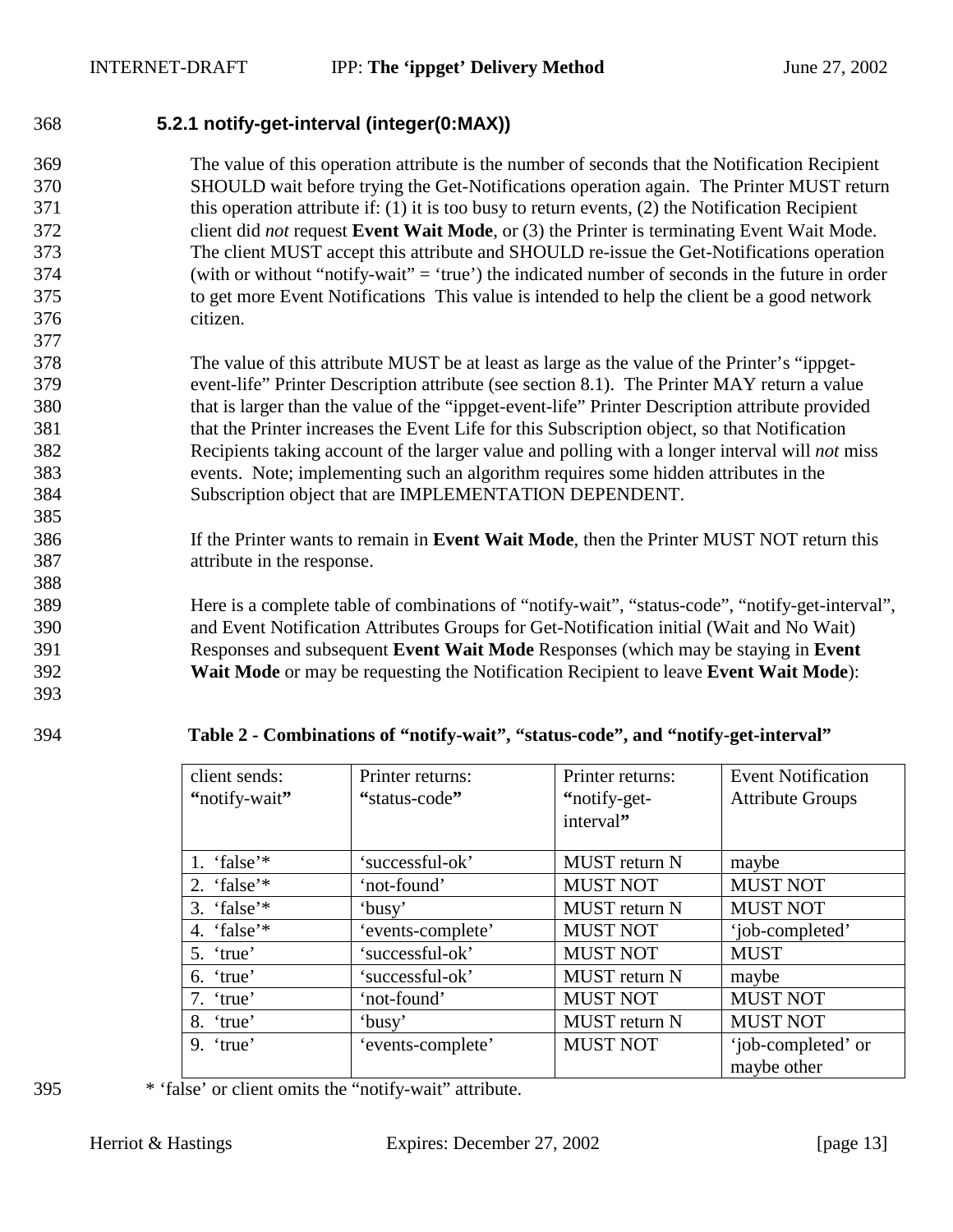<span id="page-13-0"></span>

| 396<br>397 | Explanation:                                     |                                                                                                     |              |
|------------|--------------------------------------------------|-----------------------------------------------------------------------------------------------------|--------------|
| 398        |                                                  |                                                                                                     |              |
| 399        |                                                  | 1-4: client does not request Event Wait Mode                                                        |              |
| 400        |                                                  | 5-9: client requests Event Wait Mode                                                                |              |
| 401        |                                                  | 2,7: Subscription object not found, or was canceled earlier; client should NOT try again.           |              |
| 402        |                                                  | 3,8: server busy, tells client to try later; client should try again in N seconds.                  |              |
| 403        |                                                  | 4: client polled after job completed, but before Event Life expired, and got the 'job-              |              |
| 404        |                                                  | completed' event, so the client shouldn't bother trying again; client should NOT try again          |              |
| 405        | later.                                           |                                                                                                     |              |
| 406        |                                                  | 5: Printer returns one or more Event Notifications and is OK to stay in Event Wait Mode;            |              |
| 407        |                                                  | the client waits for more Event Notifications to be returned.                                       |              |
| 408        |                                                  | 6: Printer wants to leave Event Wait mode. Can happen on the first response (with or                |              |
| 409        |                                                  | without Event Notifications) or happen on a subsequent response with or without Event               |              |
| 410        |                                                  | Notifications; the client SHOULD try again in N seconds.                                            |              |
| 411        |                                                  | 9: Printer either (1) returns 'job-completed' event or (2) the Subscription Object was canceled     |              |
| 412        |                                                  | by either a Cancel-Job or a Per-Printer Subscription expired without being renewed. For case        |              |
| 413        |                                                  | (1), at least one Event Notification MUST be returned, while for case (2), it is unlikely that      |              |
| 414        |                                                  | any Event Notifications are returned; the client should NOT try again.                              |              |
| 415        | 5.2.2 printer-up-time (integer(1:MAX))           |                                                                                                     |              |
| 416        |                                                  | The value of this attribute is the Printer's "printer-up-time" attribute at the time the Printer    |              |
| 417        |                                                  | sends this response. The Printer MUST return this attribute. Because each Event Notification        |              |
| 418        |                                                  | also contains the value of this attribute when the event occurred, the value of this attribute lets |              |
| 419        |                                                  | a Notification Recipient know when each Event Notification occurred relative to the time of         |              |
| 420        | this response.                                   |                                                                                                     |              |
| 421        | 5.2.3 redirect-uri (uri)                         |                                                                                                     |              |
| 422        |                                                  | The value of this attribute is the uri that the Notification Recipient MUST use for a               |              |
| 423        |                                                  | subsequent Get-Notifications operation. The Printer MAY support this attribute. This                |              |
| 424        |                                                  | attribute MUST be returned in the Operation Attributes Group if and only if the Printer returns     |              |
| 425        |                                                  | the 'redirection-other-site' status code (see section 10.2).                                        |              |
| 426        |                                                  |                                                                                                     |              |
| 427        | Group 2: Unsupported Attributes                  |                                                                                                     |              |
| 428        |                                                  |                                                                                                     |              |
| 429        |                                                  | See [RFC2911] section 3.1.7 for details on returning Unsupported Attributes.                        |              |
| 430        |                                                  |                                                                                                     |              |
| 431        |                                                  |                                                                                                     |              |
|            | Group 3 through N: Event Notification Attributes |                                                                                                     |              |
| 432        |                                                  | The Printer responds with one Event Notification Attributes Group per matched Event                 |              |
| 433        |                                                  | Notification. The entire response is considered a single Compound Event Notification (see           |              |
| 434        |                                                  | [ipp-ntfy]). The matched Event Notifications are all un-expired Event Notification associated       |              |
| 435        |                                                  | with the matched Subscription Objects and MUST follow the "Event Notification Ordering"             |              |
| 436        |                                                  | requirements for Event Notifications within a Compound Event Notification specified in [ipp-        |              |
|            | Herriot & Hastings                               | Expires: December 27, 2002                                                                          | [page $14$ ] |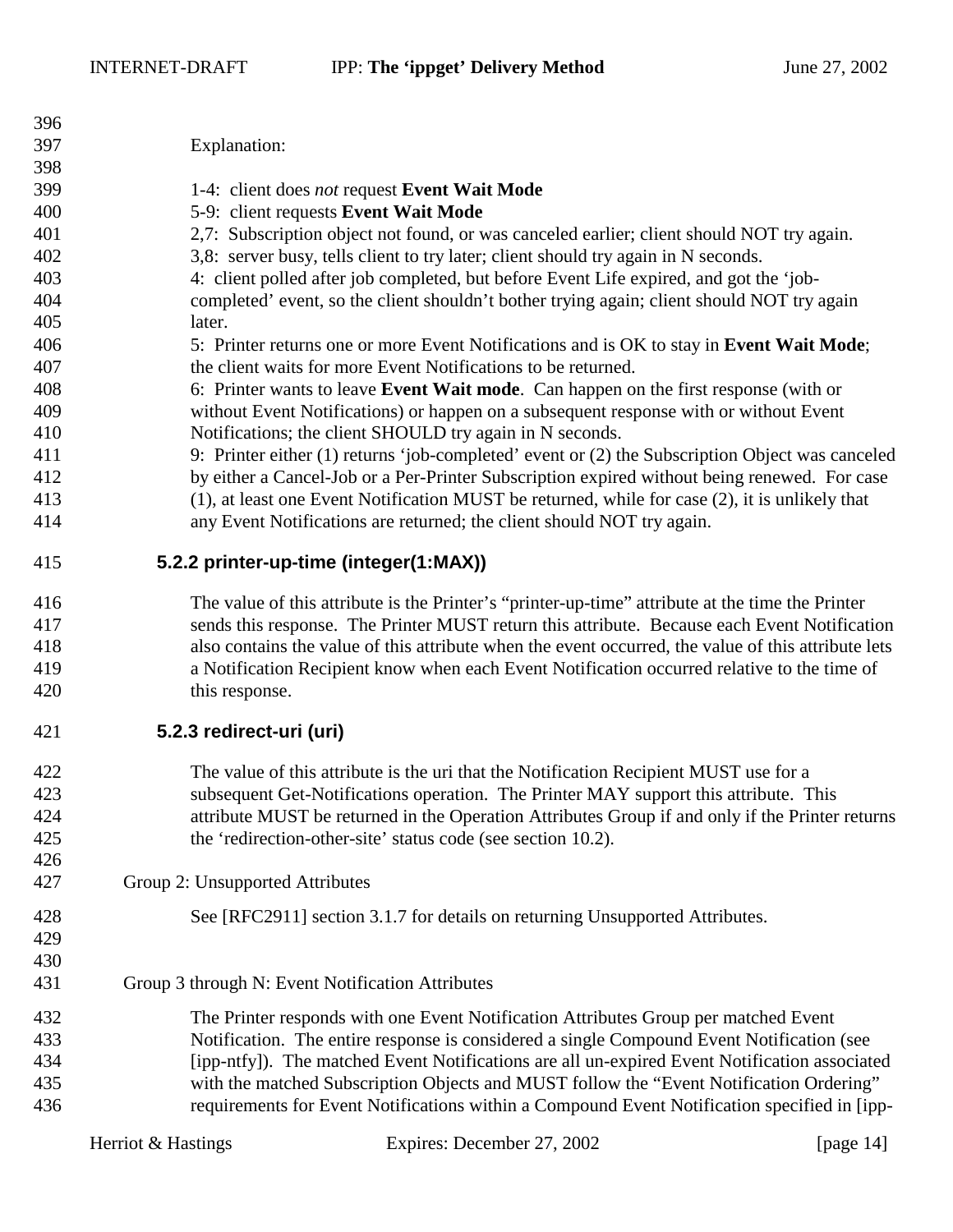- <span id="page-14-0"></span>437 ntfy] section 9. In other words, the Printer MUST order these Event Notification groups in 438 ascending time stamp (and sequence number) order for a Subscription object. If Event 439 Notifications for multiple Subscription objects are being returned, the Notification Events for 440 the next Subscription object follow in ascending time stamp order, etc. 441
- 442 Each Event Notification Group MUST contain all of attributes specified in section 9.1 443 ("Content of Machine Consumable Event Notifications") of [ipp-ntfy] with exceptions 444 denoted by asterisks in the tables below.
- 446 The tables below are copies of the tables in section 9.1 ("Content of Machine Consumable 447 Event Notifications") of [ipp-ntfy] except that each cell in the "Sends" column is a "MUST".
- 449 If more than one Event Notification is being returned and the status of each is not the same, 450 then the Printer MUST return a "notify-status-code" attribute in each Event Notification 451 Attributes group to indicate the differing status values.
- 453 For an Event Notification for all Events, the Printer includes the attributes shown in Table 3.

445

448

| Source Value                                      | Sends       | Source Object             |
|---------------------------------------------------|-------------|---------------------------|
| notify-subscription-id (integer(1:MAX))           | <b>MUST</b> | Subscription              |
| notify-printer-uri (uri)                          | <b>MUST</b> | Subscription              |
| notify-subscribed-event (type2 keyword)           | <b>MUST</b> | <b>Event Notification</b> |
| printer-up-time (integer(1:MAX)) $*$              | <b>MUST</b> | Printer                   |
| printer-current-time (dateTime)                   | MUST **     | Printer                   |
| notify-sequence-number (integer (0:MAX))          | <b>MUST</b> | Subscription              |
| notify-charset (charset)                          | <b>MUST</b> | Subscription              |
| notify-natural-language (naturalLanguage)         | <b>MUST</b> | Subscription              |
| notify-user-data (octetString(63))                | MUST ***    | Subscription              |
| notify-text (text)                                | <b>MUST</b> | <b>Event Notification</b> |
| attributes from the "notify-attributes" attribute | MUST ****   | Printer                   |
| attributes from the "notify-attributes" attribute | $MUST$ **** | Job                       |
| attributes from the "notify-attributes" attribute | MUST ****   | Subscription              |

## 454 **Table 3 – Attributes in Event Notification Content**

455

459

- 456 \* As specified in [ipp-ntfy] section 9, the value of the "printer-up-time" attribute sent in each 457 Event Notification MUST be the time at which the Event occurred, not the time at which the 458 Event Notification was sent.
- <sup>\*\*</sup> The Printer MUST send the "printer-current-time" attribute if and only if it supports the 461 "printer-current-time" attribute on the Printer object.
- 463 \*\*\* If the associated Subscription Object does not contain a "notify-user-data" attribute, the 464 Printer MUST send an octet-string of length 0.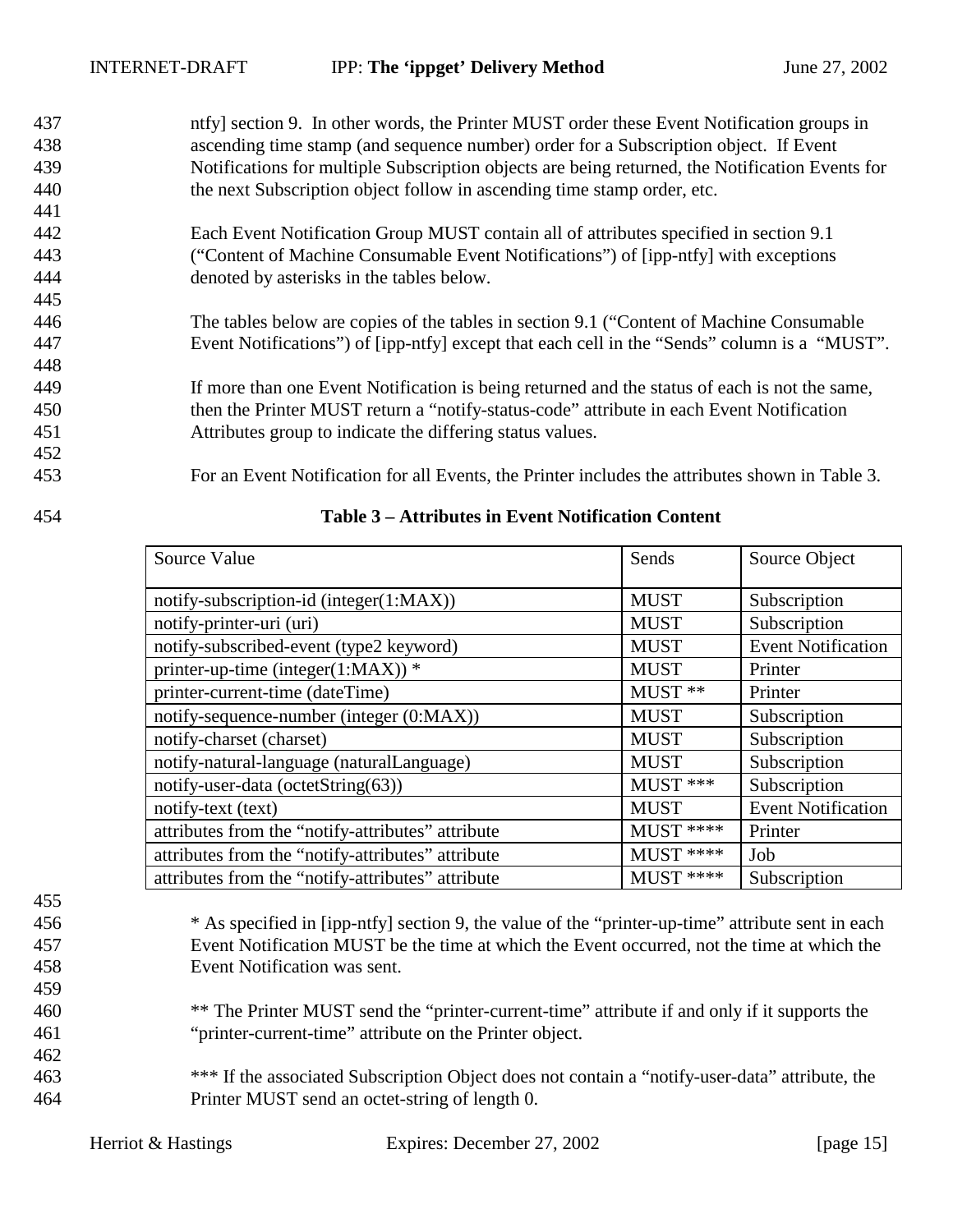- 466 \*\*\*\* If the "notify-attributes" attribute is present on the Subscription Object, the Printer 467 MUST send all attributes specified by the "notify-attributes" attribute. Note: if the Printer 468 doesn't support the "notify-attributes" attribute, it is not present on the associated Subscription 469 Object.
- 471 For Event Notifications for Job Events, the Printer includes the additional attributes shown in 472 Table 4.

<span id="page-15-0"></span>465

#### 473 **Table 4 – Additional Attributes in Event Notification Content for Job Events**

| Source Value                               | Sends       | Source Object |
|--------------------------------------------|-------------|---------------|
| $job-id$ (integer $(1:MAX)$ )              | <b>MUST</b> | Job           |
| job-state (type1 enum)                     | <b>MUST</b> | Job           |
| job-state-reasons (1setOf type2 keyword)   | <b>MUST</b> | Job           |
| job-impressions-completed (integer(0:MAX)) | $MUST*$     | Job           |

474

475 \* The Printer MUST send the "job-impressions-completed" attribute in an Event Notification 476 only for the combinations of Events and Subscribed Events shown in Table 5.

477

## 478 **Table 5 – Combinations of Events and Subscribed Events for "job-impressions-completed"**

| <b>Job</b> Event | Subscribed Job Event |
|------------------|----------------------|
| 'iob-progress'   | 'job-progress'       |
| 'iob-completed'  | 'iob-completed'      |
| 'iob-completed'  | 'job-state-changed'  |

479

480

481 For Event Notification for Printer Events, the Printer includes the additional attributes shown 482 in Table 6.

| 483 | Table 6 – Additional Attributes in Event Notification Content for Printer Events |
|-----|----------------------------------------------------------------------------------|
|-----|----------------------------------------------------------------------------------|

| Source Value                                 | Sends       | Source Object |
|----------------------------------------------|-------------|---------------|
| printer-state (type1 enum)                   | <b>MUST</b> | Printer       |
| printer-state-reasons (1setOf type2 keyword) | <b>MUST</b> | Printer       |
| printer-is-accepting-jobs (boolean)          | <b>MUST</b> | Printer       |

## 484 **6 Additional Information about Subscription Template Attributes**

485 The 'ippget' Delivery Method does not define any addition Subscription Template attributes. The 486 'ippget' Delivery Method has the same conformance requirements for Subscription Template attributes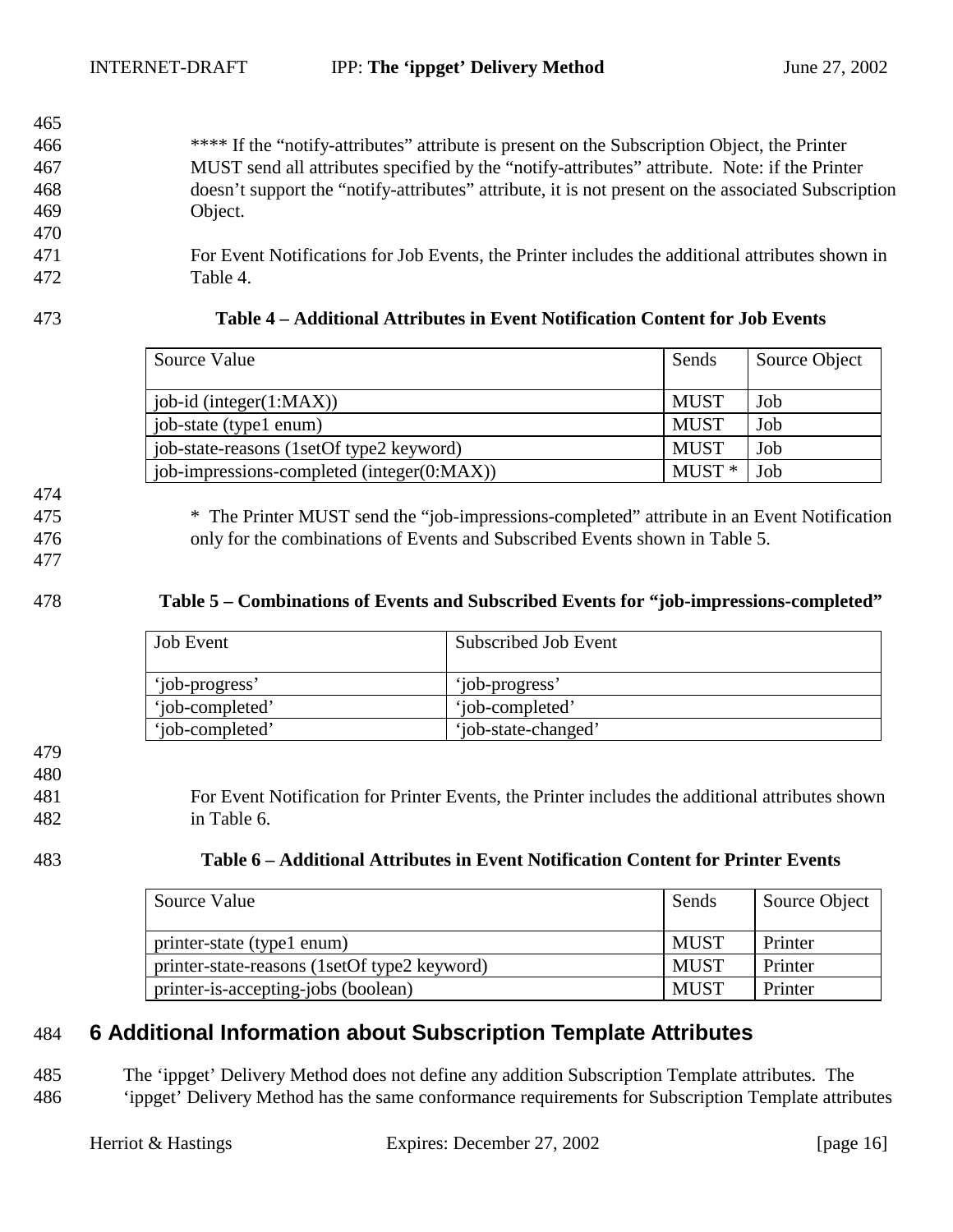<span id="page-16-0"></span>487 as defined in [ipp-ntfy]. This section defines additional information about Subscription Template 488 attributes defined in [ipp-ntfy].

#### 489 **6.1 notify-pull-method (type2 keyword)**

- 490 This Subscription Template attribute identifies the Pull Delivery Method to be used for the
- 491 Subscription Object (see [ipp-ntfy]). In order to support the 'ippget' Pull Delivery Method defined in
- 492 this document, the Printer MUST support this attribute with the following keyword value:
- 493 'ippget': indicates that the IPPGET Pull Delivery Method is to be used for this Subscription Object.

# 494 **7 Subscription Description Attributes**

495 The 'ippget' Delivery Method has the same conformance requirements for Subscription Description 496 attributes as defined in [ipp-ntfy]. The 'ippget' Delivery Method does not define any addition 497 Subscription Description attributes.

# 498 **8 Additional Printer Description Attributes**

499 This section defines additional Printer Description attributes for use with the 'ippget' Delivery Method.

## 500 **8.1 ippget-event-life (integer(15:MAX))**

501 This Printer Description attribute specifies the Event Life value that the Printer assigns to each Event, 502 i.e., the number of seconds after an Event occurs during which a Printer will return that Event in an 503 Event Notification in a Get-Notifications response. After the Event Life expires for the Event, the 504 Printer MAY no longer return an Event Notification for that Event in a Get-Notifications response.

- 505 The Printer MUST support this attribute if it supports the 'ippget' Delivery Method. The value MUST 506 be 15 or more (at least 15 seconds) and 60 (seconds) is the RECOMMENDED value to align with the 507 PWG Job Monitoring MIB [RFC2707] jmGeneralJobPersistence and jmGeneralAttributePersistence 508 objects.
- 509 For example, assume the following:
- 510 1. a client performs a Job Creation operation that creates a Subscription Object associated with the 511 'ippget' Delivery Method, AND
- 512 2. an Event associated with the new Job occurs immediately after the Subscription Object is 513 created, AND
- 514 3. the same client or some other client performs a Get-Notifications operation such that the client is 515 *connected* N seconds after the Job Creation operation.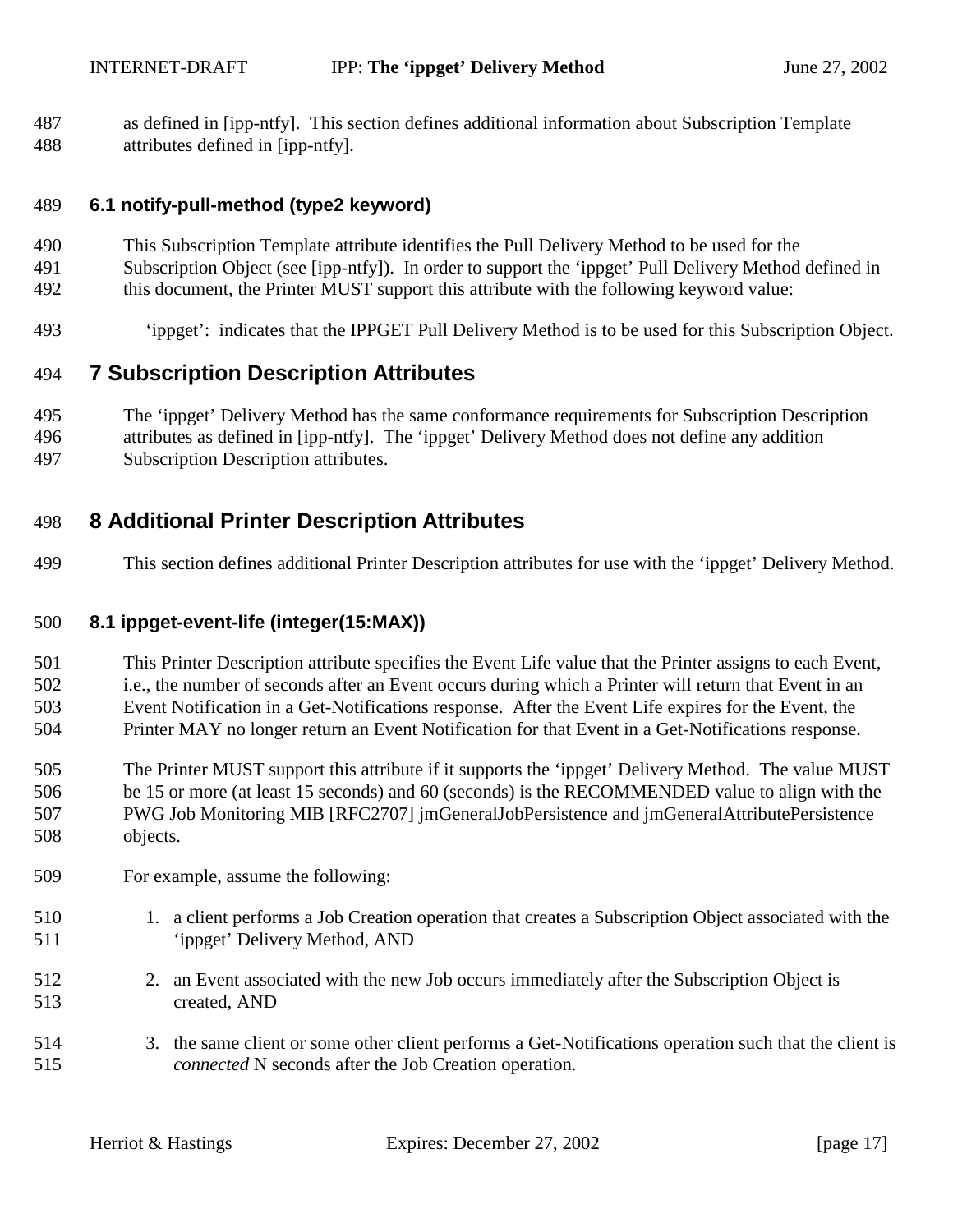<span id="page-17-0"></span>516 Then, if N is less than the value of this attribute, the client(s) performing the Get-Notifications 517 operations can expect not to miss any Event-Notifications, barring some unforeseen lack of memory 518 space in the Printer. Note: The client MUST initiate the Get-Notifications a time that is sufficiently 519 less that N seconds to account for network latency so that it is *connected* to the Printer before N 520 seconds elapses.

521 If a Printer supports the 'ippget' Delivery Method, it MUST keep 'completed', 'canceled', or 'aborted' 522 Job objects in the Job Retention and/or Job History phases for at least as long as this attribute's value. 523 The Printer MAY retain jobs longer that this value. See [RFC2911] section 4.3.7.1 and the discussion 524 in [ipp-ntfy] 'job-completed' event) that explains that a Notification Recipients can query the Job after 525 receiving a 'job-completed' Event Notification in order to find out other information about the job that 526 is 'completed', 'aborted', or 'canceled'. However, this attribute has no effect on the Cancel-527 Subscription operation which deletes the Subscription object immediately, whether or not it contain the 528 "notify-pull-method" attribute with the 'ippget' keyword value. Immediately thereafter, subsequent 529 Get-Notifications Responses MUST NOT contain Event Notifications associated with the canceled 530 Subscription object.

# 531 **9 New Values for Existing Printer Description Attributes**

532 This section defines additional values for existing Printer Description attributes defined in [ipp-ntfy].

## 533 **9.1 notify-pull-method-supported (1setOf type2 keyword)**

- 534 The following keyword value for the "notify-pull-method-supported" attribute is added in order to 535 support the new Delivery Method defined in this document:
- 536 'ippget' The IPP Notification Pull Delivery Method defined in this document.

## 537 **9.2 operations-supported (1setOf type2 enum)**

- 538 Table 7 lists the "operation-id" value defined in order to support the new Get-Notifications operation 539 defined in this document.
- 

## 540 **Table 7 – Operation-id assignments**

| √alue  | <b>Operation Name</b> |
|--------|-----------------------|
| 0x001C | Get-Notifications     |

541

## 542 **10 New Status Codes**

543 The following status codes are defined as extensions for this Delivery Method and are returned as the 544 status code of the Get-Notifications operation in Group 1 or Group 3 to N.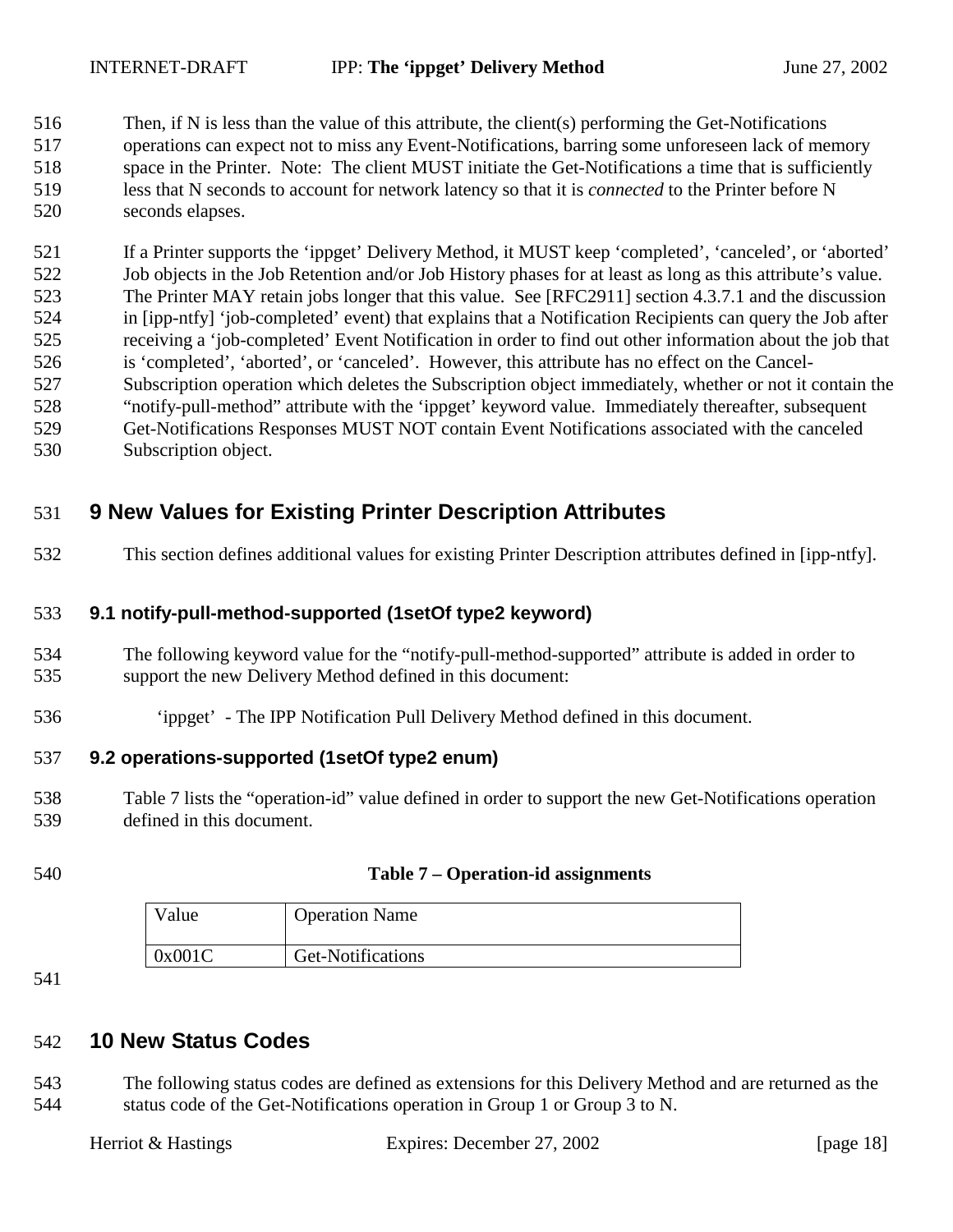#### <span id="page-18-0"></span>545 **10.1 successful-ok-events-complete (0x0007)**

546 The Printer MUST return the 'successful-ok-events-complete' status code to indicate when this Get-547 Notifications response is the last response for a Subscription object, whether or not there are Event 548 Notifications being returned. This condition occurs for **Event Wait Mode** with Notification 549 Recipients waiting for responses when the Subscription Object is: (1) canceled with a Cancel-550 Subscription operation, (2) deleted when the Per-Printer Subscription lease time expires, or (3) when 551 the 'job-completed' event occurs for a Per-Job Subscription. This condition also occurs for a Get-

- 552 Notifications request that a Notification Recipient makes after the job completes, but before the Event
- 553 Life expires.

## 554 **10.2 redirection-other-site (0x0300)**

555 This status code means that the Printer doesn't perform that Get-Notifications operation and that the

- 556 "redirect-uri" operation attribute (see section [5.2.3\)](#page-13-0) in the response contains the uri that the
- 557 Notification Recipient MUST use for performing the Get-Notifications operation. If the client issues
- 558 subsequent Get-Notifications operations, it MUST use the value of the "redirect-uri" operation attribute
- 559 returned by the Printer as the target of the operation.

## 560 **11 Encoding and Transport**

561 This section defines the encoding and transport considerations for this Delivery Method based on 562 [RFC2910].

563 The encoding of a Get-Notifications Response is modeled the Get-Jobs Response (see [RFC2911]). In 564 a Get-Notifications Response, each Event Notification Attributes Group MUST start with an 'event-565 notification-attributes-tag' (see the section "Encodings of Additional Attribute Tags" in [ipp-ntfy]), and 566 end with an 'end-of-attributes-tag'. In addition, for **Event Wait Mode** the multi-part/related is used to 567 separate each multiple response (in time) to a single Get-Notifications Request.

- 568 The Printer returns Get-Notification Response as follows:
- 569 1. If the Notification Recipient client did not request **Event Wait Mode** ("notify-wait" = 'false' or 570 omitted), the Printer ends the response with an 'end-of-attributes-tag' (see [RFC2911] Get-Jobs 571 encoding) as with any operation response.
- 572 2. If the Notification Recipient client requests **Event Wait Mode** ("notify-wait" = 'true') and the 573 Printer wishes to honor the request, the Printer MUST return the response as an application/ipp 574 part inside a multi-part/related MIME media type. When one or more additional Events occur, 575 the Printer returns each as an additional Event Notification Group using a separate 576 application/ipp part under the multi-part/related type.
- 577 3. If the client requested **Event Wait Mode** ("notify-wait" = 'true'), but the Printer does not wish 578 to honor the request in the initial response but wants the client explicitly poll for Event 579 Notifications, the Printer MUST return the "notify-get-interval" operation attribute (see section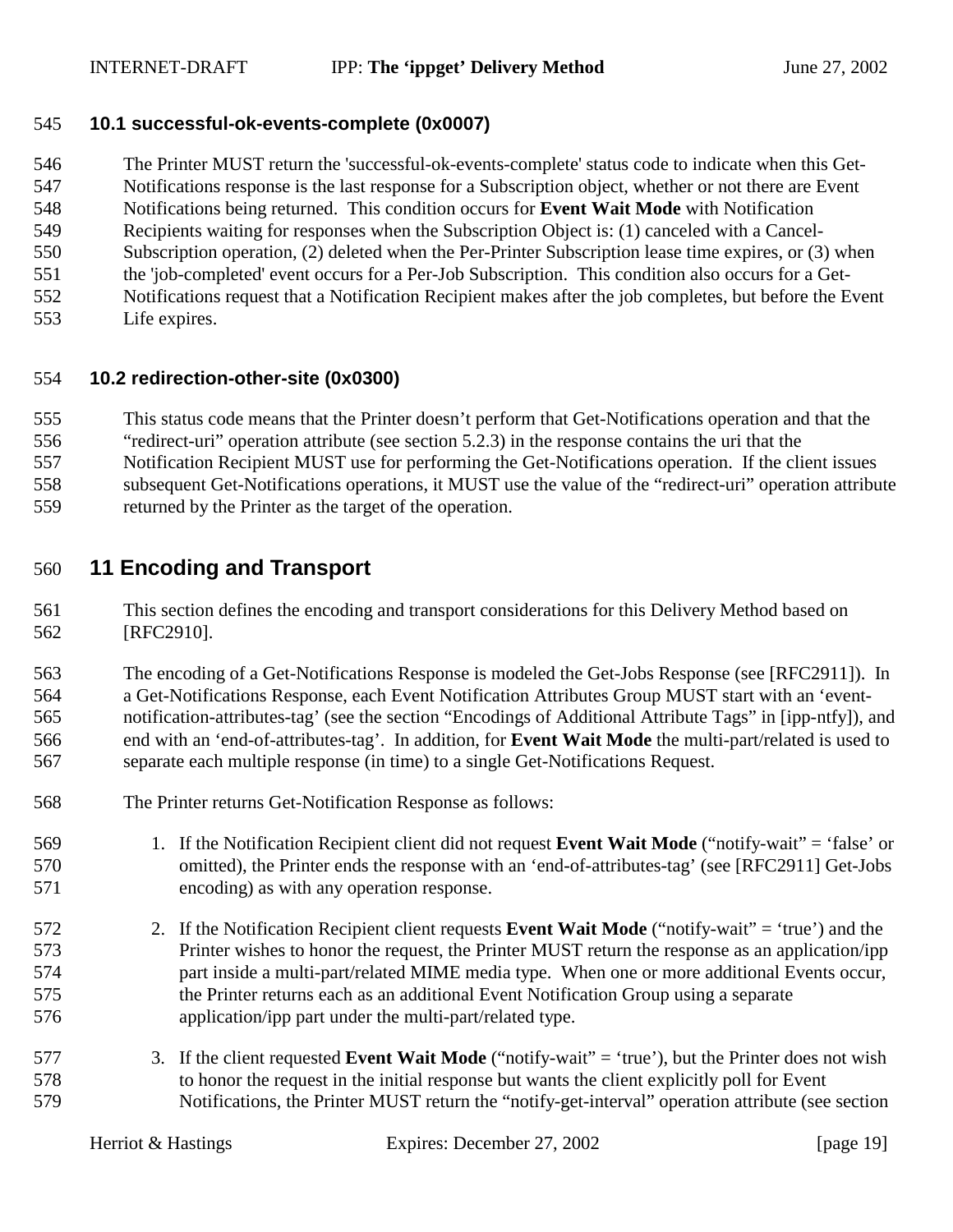<span id="page-19-0"></span>

| 580 | 5.2.1). The Printer returns the response as an application/ipp part which MAY be inside an                 |
|-----|------------------------------------------------------------------------------------------------------------|
| 581 | multi-part/related type. The client MUST accept this response and re-issue the Get-                        |
| 582 | Notifications request in the future indicated by the value of the "notify-get-interval" attribute          |
| 583 | value                                                                                                      |
| 584 | If the client requested Event Wait Mode ("notify-wait" = 'true'), and the Printer initially<br>4.          |
| 585 | honored the request, but later wishes to leave Event Wait Mode, the Printer MUST return the                |
| 586 | "notify-get-interval" operation attribute (see section 5.2.1). The Printer returns the response as         |
| 587 | an application/ipp part which MUST be inside an multi-part/related type.                                   |
| 588 | Note: All of the above is without either the Printer or the Notification Recipient closing the connection. |
| 589 | In fact, the connection SHOULD remain open for any subsequent IPP operations. However, either the          |
| 590 | Notification Recipient or the Printer can abnormally terminate by closing the connection. But, if the      |
| 591 | Printer closes the connection too soon after returning the response, the client may not receive the        |
| 592 | response.                                                                                                  |
| 593 | The Printer MAY chunk the responses, but this has no significance to the IPP semantics.                    |
| 594 | Note: While HTTP/1.1 allows a proxy to collect chunked responses over a period of time and return          |
| 595 | them back as a single un-chunked response (with a Content Length instead). However, in practice no         |
| 596 | proxy wants to have an infinite buffer. Also no proxy want to hold up responses, since user would be       |
| 597 | furious.                                                                                                   |
| 598 | This notification delivery method uses the IPP transport and encoding [RFC2910] for the Get-               |
| 500 | Notifications operation with the following extension ellocated in [inn ntfy].                              |

599 Notifications operation with the following extension allocated in [ipp-ntfy]:

## 600 **Table 8 – The "event-notification-attributes-tag" value**

| Tag Value (Hex) | Meaning                             |
|-----------------|-------------------------------------|
| 0x07            | "event-notification-attributes-tag" |

601

## 602 **12 Conformance Requirements**

603 This section lists the conformance requirements for clients and Printers.

## 604 **12.1 Conformance for IPP Printers**

- 605 It is OPTIONAL for a Printer to support IPP Notifications as defined in [ipp-ntfy]. However, if a 606 Printer supports IPP Notifications, the Printer MUST support the 'ippget' Delivery Method as defined 607 in this document as one of its Delivery Methods. IPP Printers that conform to this specification:
- 608 1. MUST meet the conformance requirements defined in [ipp-ntfy] for a Pull Delivery Method;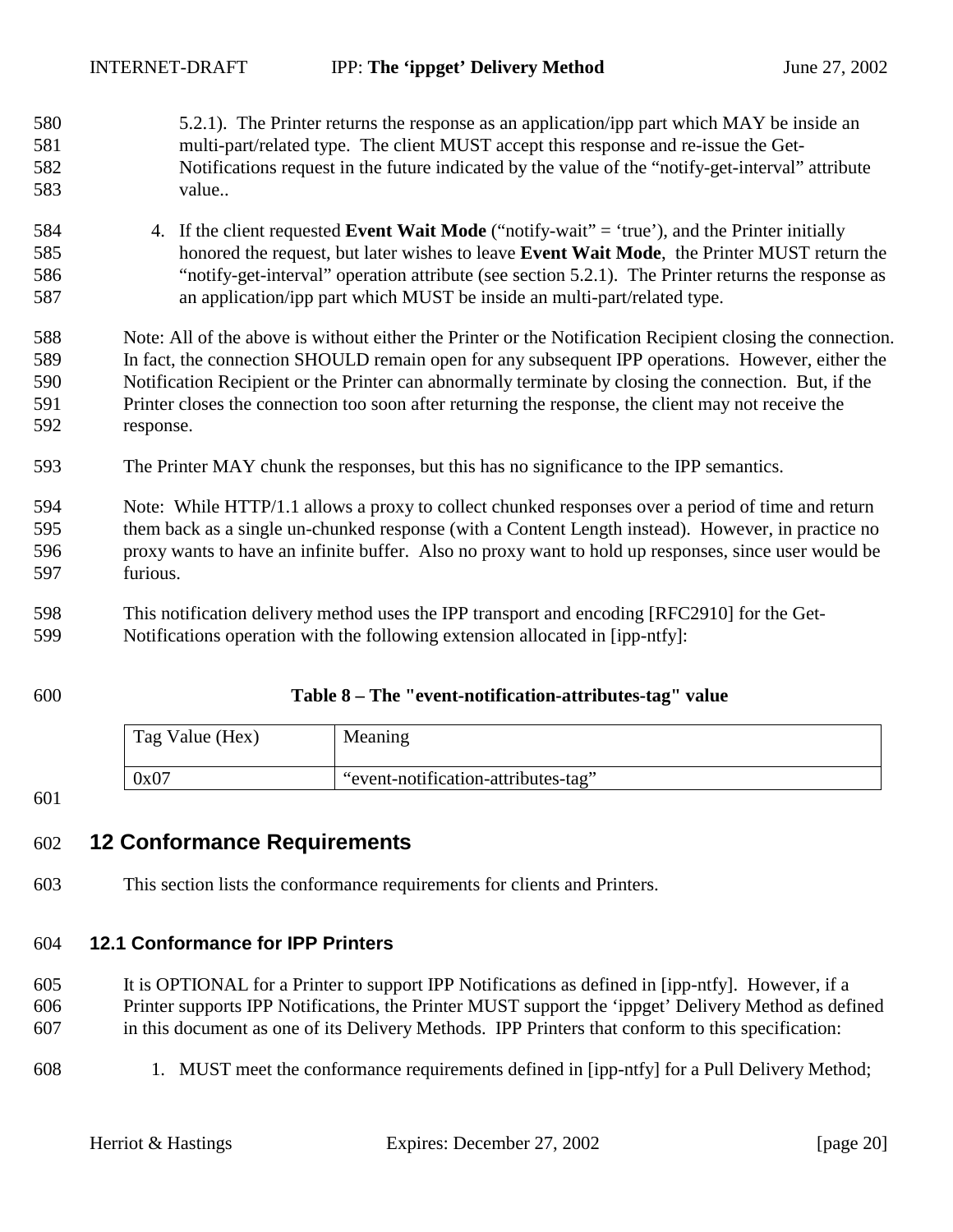<span id="page-20-0"></span>

| 609<br>610        |    | 2. MUST support the Get-Notifications operation defined in section 5, including Event Wait<br>Mode;                                                                                                                                                                                                             |
|-------------------|----|-----------------------------------------------------------------------------------------------------------------------------------------------------------------------------------------------------------------------------------------------------------------------------------------------------------------|
| 611               | 3. | MUST support the Subscription Template object attributes as defined in section 6;                                                                                                                                                                                                                               |
| 612               | 4. | MUST support the Subscription Description object attributes as defined in section 7;                                                                                                                                                                                                                            |
| 613<br>614<br>615 |    | 5. MUST support the "ippget-event-life" Printer Description attribute defined in section 8.1,<br>including retaining jobs in the Job Retention and/or Job History phases for at least as long as<br>the value specified by the Printer's "ippget-event-life";                                                   |
| 616<br>617        |    | 6. MUST support the additional values for IPP/1.1 Printer Description attributes defined in section<br>9;                                                                                                                                                                                                       |
| 618               |    | 7. MUST support the 'successful-ok-events-complete' status code as described in section 10.1;                                                                                                                                                                                                                   |
| 619<br>620        |    | 8. MUST support the "redirection-other-site" status code defined 10.2, if it redirects Get-<br>Notifications operations;                                                                                                                                                                                        |
| 621<br>622        |    | 9. MUST listen for the IPP Get-Notifications operation requests on IANA-assigned well-known<br>port 631, unless explicitly configured by system administrators or site policies;                                                                                                                                |
| 623<br>624        |    | 10. SHOULD NOT listen for IPP Get-Notifications operation requests on any other port, unless<br>explicitly configured by system administrators or site policies.                                                                                                                                                |
| 625               |    | 11. MUST meet the conformance requirements as stated in section 15.4.                                                                                                                                                                                                                                           |
| 626               |    | 12.2 Conformance for IPP Clients                                                                                                                                                                                                                                                                                |
| 627<br>628<br>629 |    | It is OPTIONAL for an IPP Client to support IPP Notifications as defined in [ipp-ntfy]. However, if a<br>client supports IPP Notifications, the client MUST support the 'ippget' Delivery Method as defined in<br>this document as one of its Delivery Methods. IPP Clients that conform to this specification: |
| 630<br>631        |    | 1. MUST create Subscription Objects containing the "notify-pull-method" attribute (as opposed to<br>the "notify-recipient-uri" attribute) using the 'ippget' keyword value (see section 17.1.1);                                                                                                                |

- 632 2. MUST send IPP Get-Notifications operation requests (see section [5.1\)](#page-8-0) via the port specified in 633 the associated 'ipp' URL (if present) or otherwise via IANA assigned well-known port 631;
- 634 3. MUST convert the associated 'ipp' URLs for use in IPP Get-Notifications operation to their 635 corresponding 'http' URL forms for use in the HTTP layer according to the rules in section 5 636 "IPP URL Scheme" in [RFC2910].
- 637 4. MUST meet the conformance requirements as stated in section [15.5.](#page-23-0)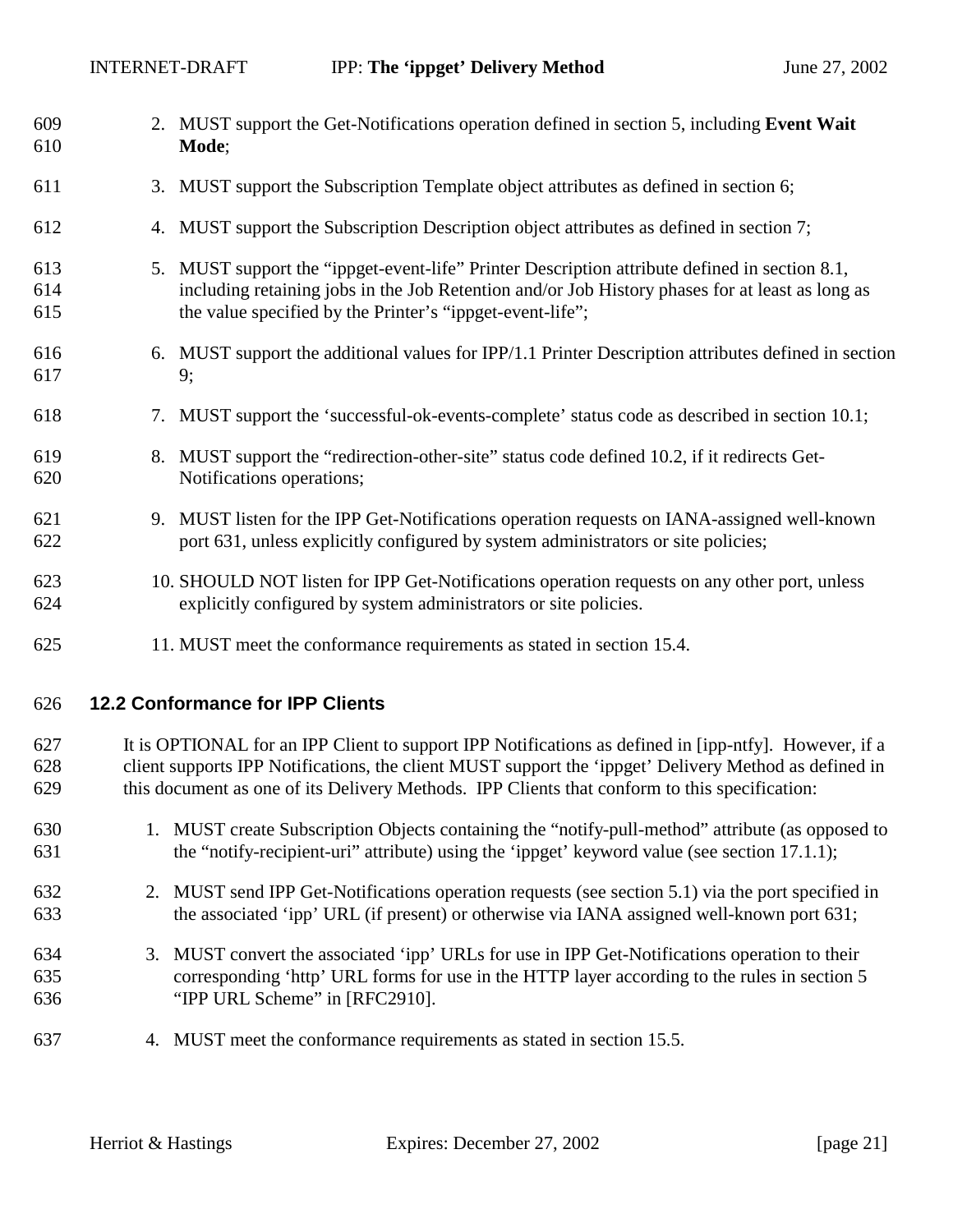## <span id="page-21-0"></span>638 **13 Normative References**

| 639 | $[$ ipp-ntfy $]$                                                                                  |
|-----|---------------------------------------------------------------------------------------------------|
| 640 | Herriot, R., and T. Hastings, "Internet Printing Protocol/1.1: IPP Event Notifications and        |
| 641 | Subscriptions", <draft-ietf-ipp-not-spec-09.txt>, June 27, 2002.</draft-ietf-ipp-not-spec-09.txt> |
| 642 | [RFC2119]                                                                                         |
| 643 | S. Bradner, "Key words for use in RFCs to Indicate Requirement Levels", RFC 2119, March 1997      |
| 644 | [RFC2910]                                                                                         |
| 645 | Herriot, R., Butler, S., Moore, P., and R. Tuner, "Internet Printing Protocol/1.1: Encoding and   |
| 646 | Transport", RFC 2910, September 2000.                                                             |
| 647 | [RFC2911]                                                                                         |

648 deBry, R., Hastings, T., Herriot, R., Isaacson, S., and P. Powell, "Internet Printing Protocol/1.1: 649 Model and Semantics", RFC 2911, September 2000.

## 650 **14 Informative References**

- 651 [RFC2565]
- 652 Herriot, R., Butler, S., Moore, P., and R. Turner, "Internet Printing Protocol/1.0: Encoding and 653 Transport", RFC 2565, April 1999.

## 654 [RFC2566]

655 R. deBry, T. Hastings, R. Herriot, S. Isaacson, and P. Powell, "Internet Printing Protocol/1.0: 656 Model and Semantics", RFC 2566, April 1999.

657 [RFC2567]

658 Wright, D., "Design Goals for an Internet Printing Protocol", RFC 2567, April 1999.

#### 659 [RFC2568]

660 Zilles, S., "Rationale for the Structure and Model and Protocol for the Internet Printing Protocol", 661 RFC 2568, April 1999.

# 662 [RFC2569]

663 Herriot, R., Hastings, T., Jacobs, N., Martin, J., "Mapping between LPD and IPP Protocols", RFC 664 2569, April 1999.

## 665 [RFC2616]

666 R. Fielding, J. Gettys, J. Mogul, H. Frystyk, L. Masinter, P. Leach, T. Berners-Lee, "Hypertext 667 Transfer Protocol - HTTP/1.1", RFC 2616, June 1999.

#### 668 [RFC2707] 669 Bergman, R., Hastings, T., Isaacson, S., and H. Lewis, "Job Monitoring MIB - V1.0", November 670 1999.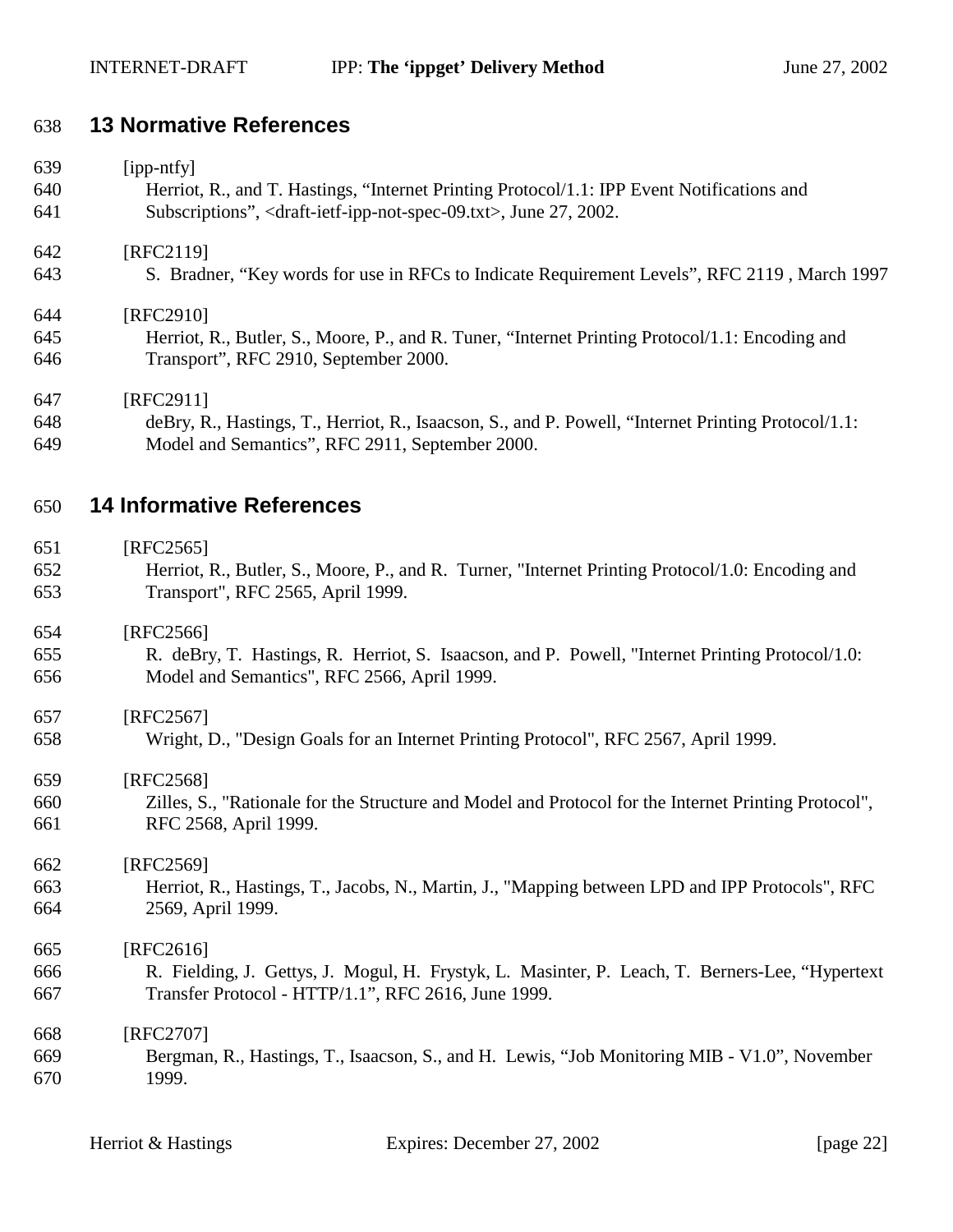- <span id="page-22-0"></span>671 [RFC3196]
- 672 Hastings, T., Manros, C., Zehler, P., Kugler, C., and H. Holst, "Internet Printing Protocol/1.1: 673 Implementer's Guide", RFC3196, November 2001.

# 674 **15 Security Considerations**

675 The IPP Model and Semantics document [RFC2911 section 8] discusses high-level security

676 requirements (Client Authentication, Server Authentication and Operation Privacy). The IPP Transport 677 and Encoding document [RFC2910 section 8] discusses the security requirements for the IPP protocol. 678 Client Authentication is the mechanism by which the client proves its identity to the server in a secure 679 manner. Server Authentication is the mechanism by which the server proves its identity to the client in 680 a secure manner. Operation Privacy is defined as a mechanism for protecting operations from 681 eavesdropping.

682 The 'ippget' Delivery Method with its Get-Notifications operations leverages the security mechanism 683 that are used in IPP/1.1 [RFC2910 and RFC2911] without adding any additional security mechanisms 684 in order to maintain the same security support as IPP/1.1.

685 The access control model for the Get-Notifications operation defined in this document is the same as 686 the access control model for the Get-Job-Attributes operation (see [RFC2911] section 3.2.6). The 687 primary difference is that a Get-Notifications operation is directed at Subscription Objects rather than 688 at Job objects, and a returned attribute group contains Event Notification attributes rather than Job 689 object attributes.

## 690 **15.1 Notification Recipient client access rights**

- 691 The Notification Recipient client MUST have the following access rights to the Subscription object(s) 692 targeted by the Get-Notifications operation request:
- 693 The authenticated user (see [RFC2911] section 8.3) performing this operation MUST be (1) the 694 owner of each Subscription Object identified by the "notify-subscription-ids" operation attribute 695 (see section [5.1.1\)](#page-8-0), (2) an operator or administrator of the Printer (see [RFC2911] Sections 1 and 696 8.5), or (3) be otherwise authorized by the Printer's administrator-configured security policy to 697 request Event Notifications from the target Subscription Object(s). Furthermore, the Printer's 698 security policy MAY limit the attributes returned by the Get-Notifications operation, in a manner 699 similar to the Get-Job-Attributes operation (see [RFC2911] end of section 3.3.4.2).

## 700 **15.2 Printer security threats**

701 Because the Get-Notifications operation is sent in the same direction as Job Creation operations,

- 702 usually by the same client, this Event Notification Delivery Method poses no additional authentication,
- 703 authorization, privacy, firewall, or port assignment issues above those for the IPP Get-Job-Attributes
- 704 and Get-Printer-Attributes operations (see [RFC2911] sections 3.2.6 and 3.2.5).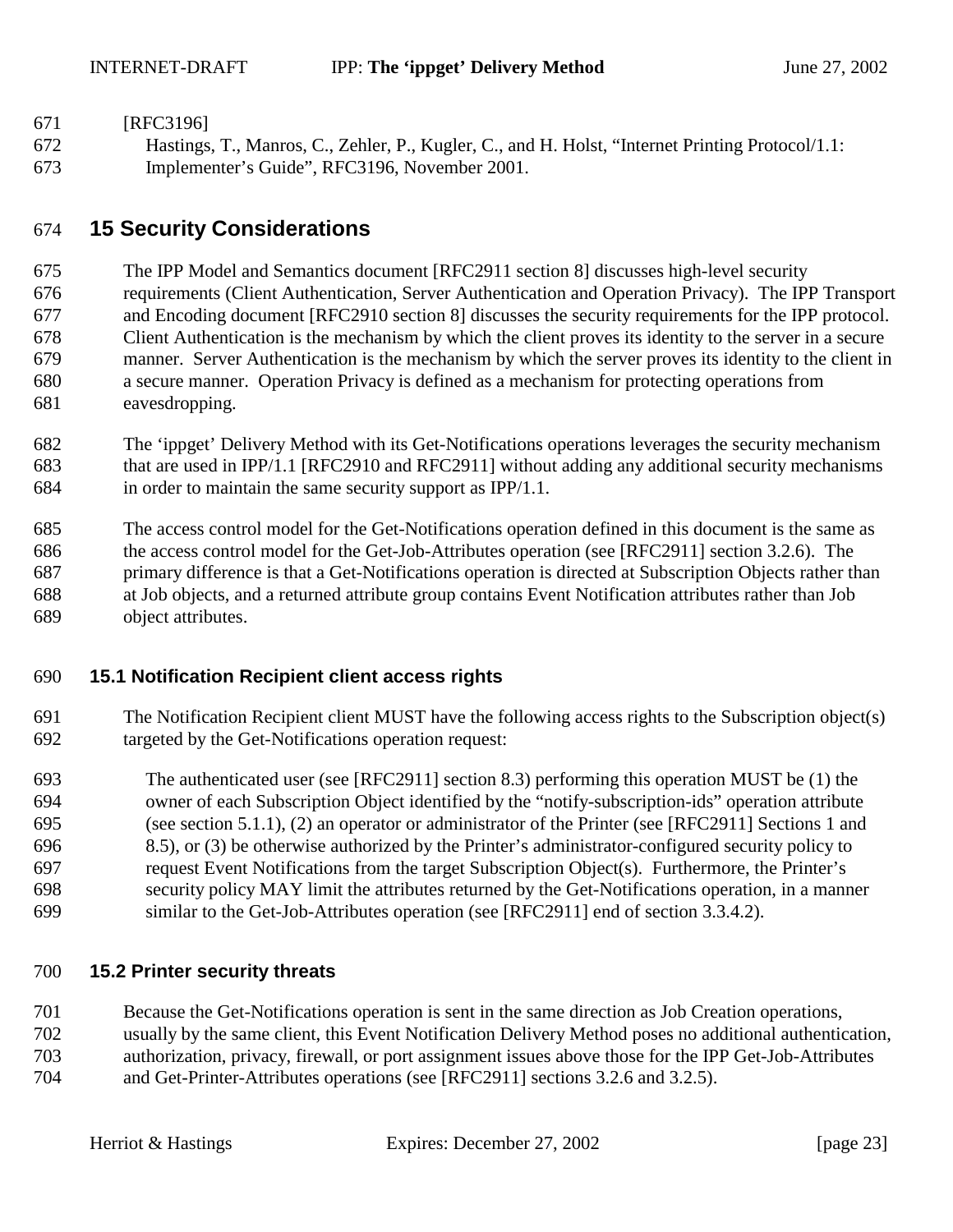#### <span id="page-23-0"></span>705 **15.3 Notification Recipient security threats**

- 706 Unwanted Events Notifications (spam): Unlike Push Event Notification Delivery Methods in which 707 the IPP Printer initiates the Event Notification, with the Pull Delivery Method defined in this 708 document, the Notification Recipient is the client who initiates the Get-Notifications operation (see 709 section [5\)](#page-7-0). Therefore, there is no chance of "spam" notifications with this method.
- 710 Note: when a client stays connected to a Printer using the Event Wait Mode (see section [5.1.3\)](#page-9-0) in order 711 to receive Event Notifications as they occur, such a client can close down the IPP connection at any 712 time, and so can avoid future unwanted Event Notifications at any time.
- 713 It is true that client has control about whether to ask for Event Notifications. However, if the client
- 714 subscribes to an event, and does a Get-Notifications request, the client gets all events for the
- 715 Subscription Object in the sequence number range (see section [5.1.2\)](#page-8-0), not just the ones the client
- 716 wants. If a client subscribes to a Per-Printer Subscription job event, such as 'job-completed', and
- 717 someone then starts and cancels thousands of jobs, the client would have to receive these events in 718 addition to the ones the client is interested in. A client can protect itself better by subscribing to his
- 719 own jobs using a Per-Job Subscription, rather than creating a Per-Printer subscription whose Job events
- 720 apply to all jobs.

## 721 **15.4 Security requirements for Printers**

- 722 For the Get-Notifications operation defined in this document, the same Printer conformance 723 requirements apply for supporting and using Client Authentication, Server Authentication and
- 724 Operation Privacy as stated in [RFC2910] section 8 for all IPP operations.

## 725 **15.5 Security requirements for clients**

- 726 For the Get-Notifications operation defined in this document, the same client conformance 727 requirements apply for supporting and using Client Authentication, Server Authentication and
- 728 Operation Privacy as stated in [RFC2910] section 8 for all IPP operations.

## 729 **16 Internationalization Considerations**

- 730 The IPP Printer MUST localize the "notify-text" attribute as specified in section 14 of [ipp-ntfy].
- 731 In addition, when the client receives the Get-Notifications response, it is expected to localize the 732 attributes that have the 'keyword' attribute syntax according to the charset and natural language
- 733 requested in the Get-Notifications request.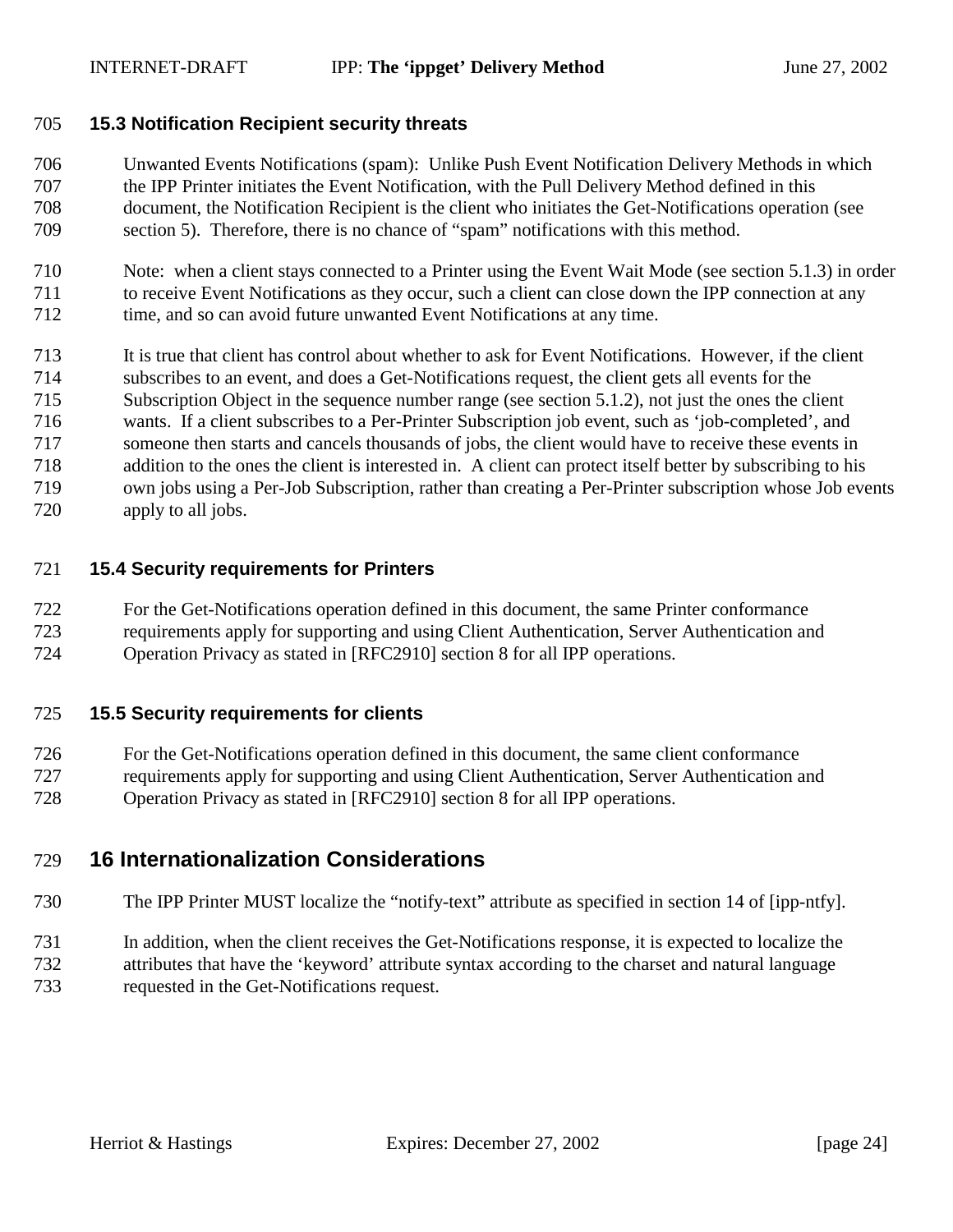## <span id="page-24-0"></span>734 **17 IANA Considerations**

- 735 This section contains the exact information for IANA to add to the IPP Registries according to the 736 procedures defined in RFC 2911 [RFC2911] section 6.
- 737 *Note to RFC Editors: Replace RFC NNNN below with the RFC number for this document, so that it*  738 *accurately reflects the content of the information for the IANA Registry.*

## 739 **17.1 Additional attribute value registrations for existing attributes**

740 This section lists additional attribute value registrations for use with existing attributes defined in other 741 documents.

#### 742 **17.1.1 Additional values for the "notify-pull-method-supported" Printer attribute**

743 The following table lists the keyword value defined in this document as an additional keyword value 744 for use with the "notify-pull-method-supported" Printer attribute defined in [ipp-ntfy]. This is to be 745 registered according to the procedures in RFC 2911 [RFC2911] section 6.1.

| 746 | keyword Attribute Values: | Ref.         | Section: |
|-----|---------------------------|--------------|----------|
| 747 | ippget                    | RFC NNNN 9.1 |          |
| 748 |                           |              |          |

- 749 The resulting keyword method attribute value registrations will be published in the
- 750 ftp://ftp.iana.org/in-notes/iana/assignments/ipp/attribute-values/notify-pull-method-supported/
- 751 area.
- 752

## 753 **17.1.2 Additional values for the "operations-supported" Printer attribute**

754 The following table lists the enum attribute value defined in this document as an additional type2 enum 755 value for use with the "operations-supported" Printer attribute defined in [RFC2911]. This is to be 756 registered according to the procedures in RFC 2911 [RFC2911] section 6.1.

| 757 | type2 enum Attribute Values: | Value  | Ref.     | Section: |
|-----|------------------------------|--------|----------|----------|
| 758 | Get-Notifications            | 0x001C | RFC NNNN | 9.2      |
| 759 |                              |        |          |          |

- 760 The resulting enum attribute value registration will be published in the
- 761 ftp://ftp.iana.org/in-notes/iana/assignments/ipp/attribute-values/operations-supported/
- 762 area.
- 763

#### 764 **17.2 Operation Registrations**

765 The following table lists the operation defined in this document. This is to be registered according to 766 the procedures in RFC 2911 [RFC2911] section 6.4.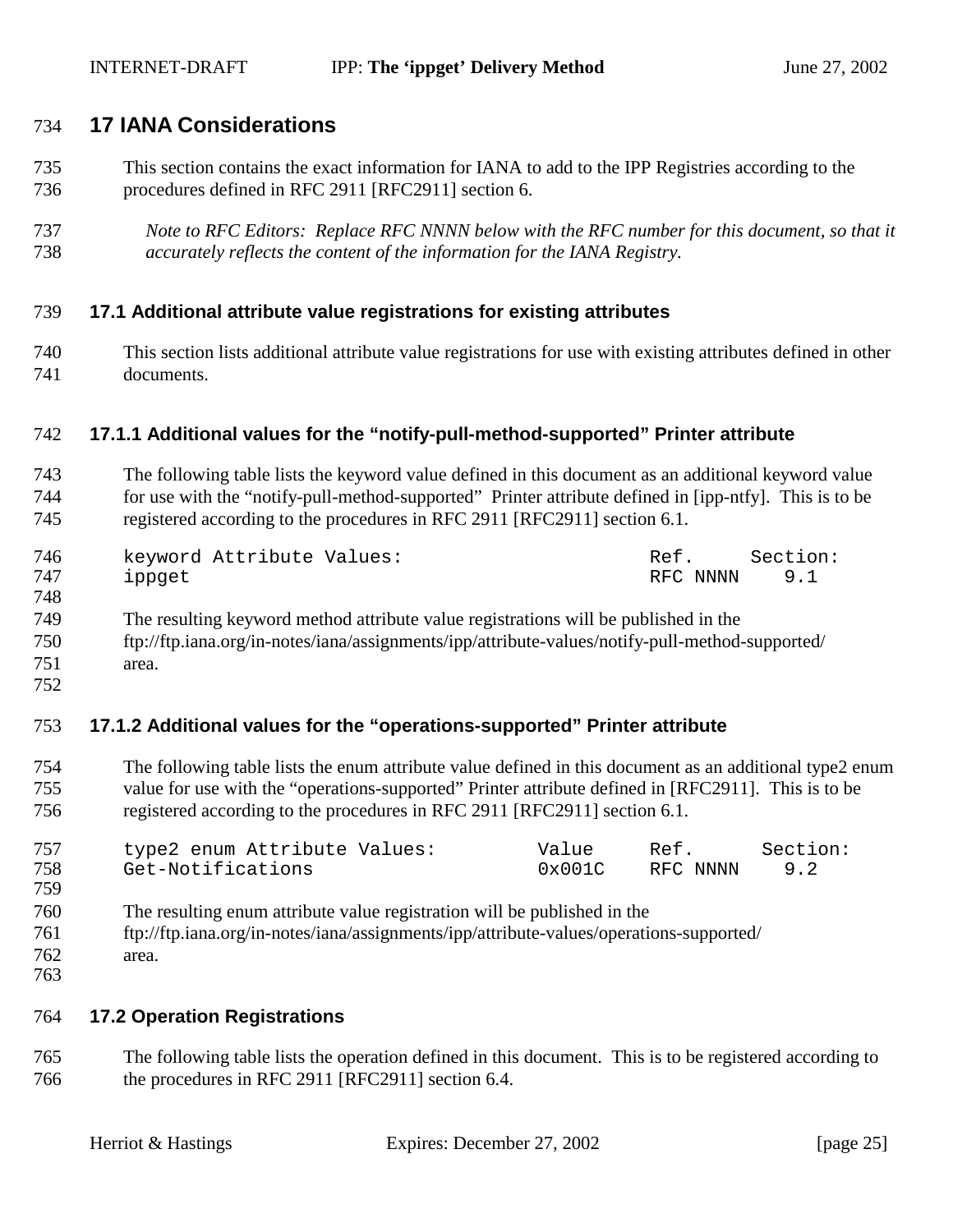INTERNET-DRAFT **IPP:** The 'ippget' Delivery Method June 27, 2002

<span id="page-25-0"></span>

| 767<br>768<br>769        | Operations:<br>Get-Notifications operation                                                                                                                     | Ref.<br>RFC NNNN             | Section:<br>5            |
|--------------------------|----------------------------------------------------------------------------------------------------------------------------------------------------------------|------------------------------|--------------------------|
| 770<br>771<br>772<br>773 | The resulting operation registration will be published in the<br>ftp://ftp.iana.org/in-notes/iana/assignments/ipp/operations/<br>area.                         |                              |                          |
| 774                      | <b>17.3 Attribute Registrations</b>                                                                                                                            |                              |                          |
| 775<br>776               | The following table lists the attribute defined in this document. This is to be registered according to<br>the procedures in RFC 2911 [RFC2911] section 6.2.   |                              |                          |
| 777<br>778<br>779        | Printer Description attributes:<br>ippget-event-life (integer(15:MAX))                                                                                         | Ref.<br>RFC NNNN             | Section:<br>8.1          |
| 780<br>781<br>782<br>783 | The resulting attribute registration will be published in the<br>ftp://ftp.iana.org/in-notes/iana/assignments/ipp/attributes/<br>area.                         |                              |                          |
| 784                      | <b>17.4 Status code Registrations</b>                                                                                                                          |                              |                          |
| 785<br>786               | The following table lists the status code defined in this document. This is to be registered according to<br>the procedures in RFC 2911 [RFC2911] section 6.6. |                              |                          |
| 787<br>788<br>789<br>790 | Status codes:<br>successful-ok-events-complete (0x0007)<br>redirection-other-site (0x0300)                                                                     | Ref.<br>RFC NNNN<br>RFC NNNN | Section:<br>10.1<br>10.2 |

- 791 The resulting status code registration will be published in the
- 792 ftp://ftp.iana.org/in-notes/iana/assignments/ipp/status-codes/
- 793 area.

## 794 **18 Contributors**

795 Carl Kugler and Harry Lewis contributed the basic idea of in-band "smart polling" coupled with 796 multiple responses for a single operation on the same connection, one response for each event as it 797 occurs. Without their continual persuasion, we would not have arrived at this Delivery Method

- 798 specification and would not have been able to agree on a single REQUIRED Delivery Method for IPP.
- 799 Carl Kugler
- 800 IBM
- 801 P.O. Box 1900
- 802 Boulder, CO 80301-9191
- 803
- 804 Phone: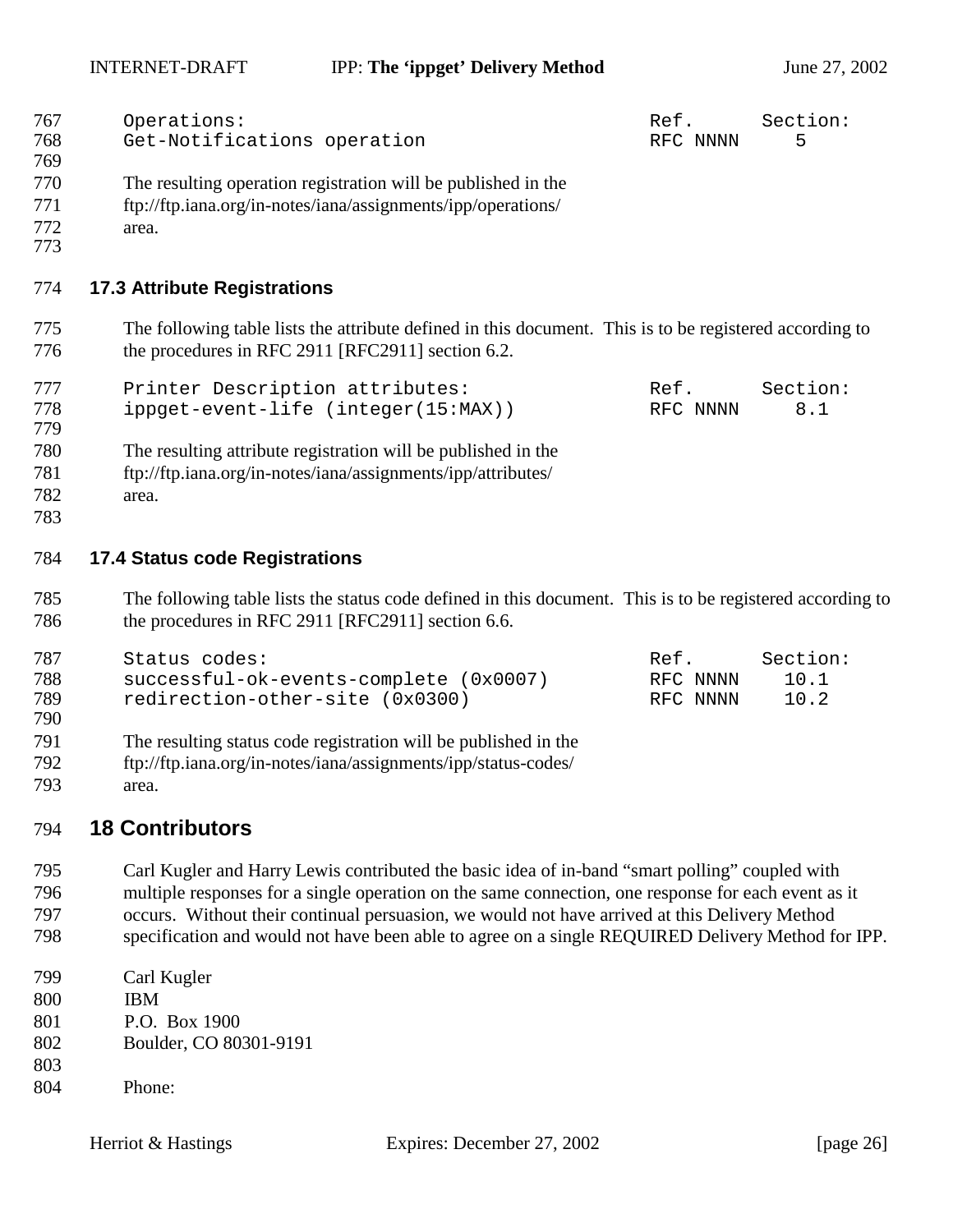<span id="page-26-0"></span>

| 805 | Fast:                        |
|-----|------------------------------|
| 806 | e-mail: kugler@us.ibm.com    |
| 807 |                              |
| 808 | Harry Lewis                  |
| 809 | <b>IBM</b>                   |
| 810 | P.O. Box 1900                |
| 811 | Boulder, CO 80301-9191       |
| 812 |                              |
| 813 | Phone: 303-924-5337          |
| 814 | FAX:                         |
| 815 | e-mail: harryl@us.ibm.com    |
| 816 |                              |
|     |                              |
|     |                              |
|     |                              |
| 817 | <b>19 Authors' Addresses</b> |
|     |                              |
| 818 |                              |
| 819 | <b>Robert Herriot</b>        |
| 820 | 706 Colorado Ave.            |
| 821 | Palo Alto, CA 94303          |
| 822 |                              |
| 823 | Phone: 650-327-4466          |
| 824 | Fax: 650-327-4466            |
| 825 | email: bob@herriot.com       |

827 Thomas N. Hastings

- 828 Xerox Corporation
- 829 737 Hawaii St. ESAE 231
- 830 El Segundo CA 90245
- 831 832 Phone: 310-333-6413
- 833 Fax: 310-333-5514
- 834 email: hastings@cp10.es.xerox.com
- 835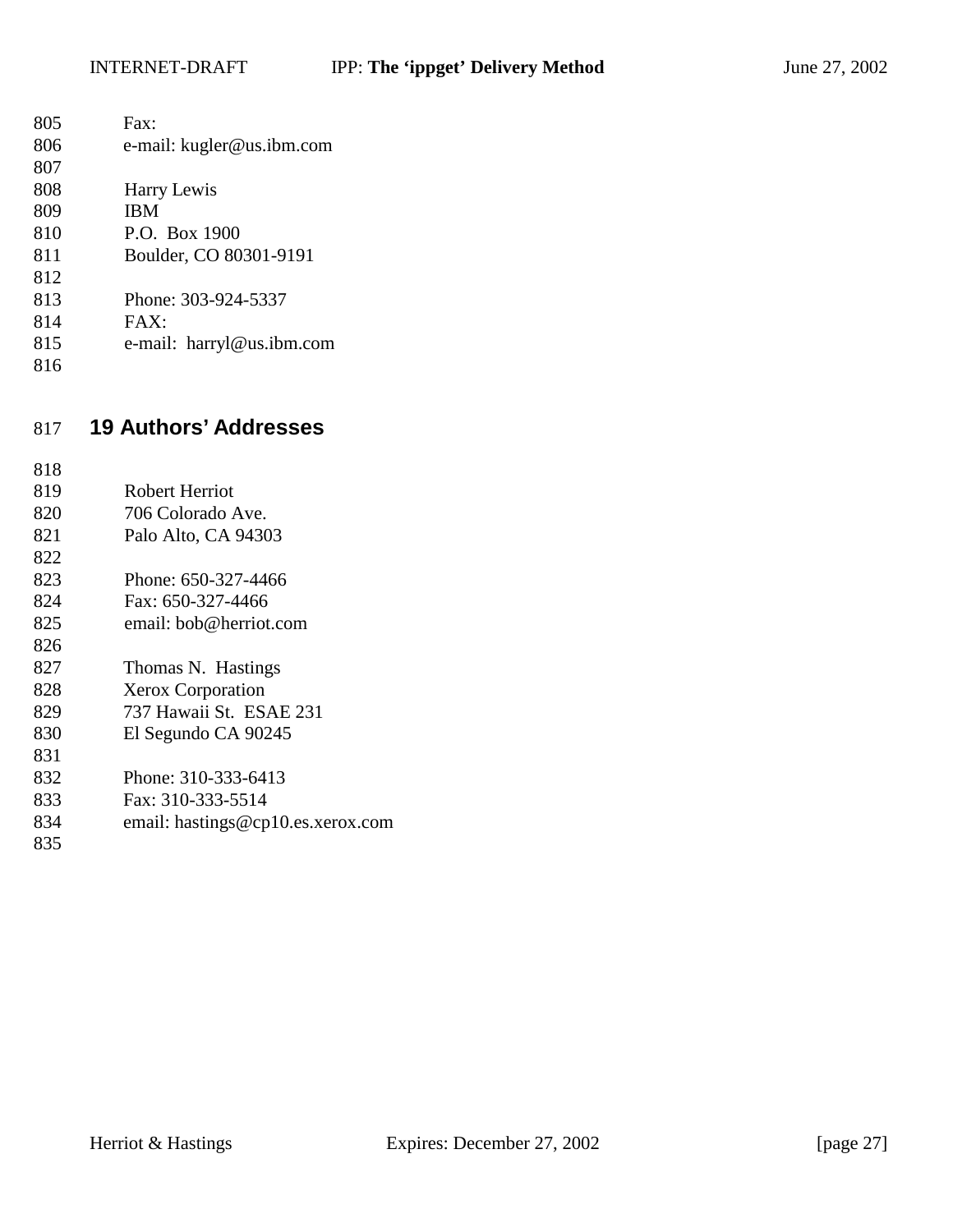<span id="page-27-0"></span>

| 836  |                                                                                                             |
|------|-------------------------------------------------------------------------------------------------------------|
| 837  | IPP Web Page: http://www.pwg.org/ipp/                                                                       |
| 838  | IPP Mailing List: ipp@pwg.org                                                                               |
| 839  |                                                                                                             |
| 840  | To subscribe to the ipp mailing list, send the following email:                                             |
| 841  | 1) send it to majordomo@pwg.org                                                                             |
| 842  | 2) leave the subject line blank                                                                             |
| 843  | 3) put the following two lines in the message body:                                                         |
| 844  | subscribe ipp                                                                                               |
| 845  | end                                                                                                         |
| 846  |                                                                                                             |
| 847  | Implementers of this specification document are encouraged to join the IPP Mailing List in order to         |
| 848  | participate in any discussions of clarification issues and review of registration proposals for additional  |
| 0.40 | attuikartaa and sialaan. Die onder to maksaa ongen tha mailing ligt naigata mail fuom non-osekaanikana oo o |

849 attributes and values. In order to reduce spam the mailing list rejects mail from non-subscribers, so 850 you must subscribe to the mailing list in order to send a question or comment to the mailing list.

# 851 **20 Description of Base IPP documents**

- 852 The base set of IPP documents includes:
- 853 Design Goals for an Internet Printing Protocol [RFC2567]
- 854 Rationale for the Structure and Model and Protocol for the Internet Printing Protocol [RFC2568]
- 855 Internet Printing Protocol/1.1: Model and Semantics [RFC2911]
- 856 Internet Printing Protocol/1.1: Encoding and Transport [RFC2910]
- 857 Internet Printing Protocol/1.1: Implementer's Guide [[RFC3196]]
- 858 Mapping between LPD and IPP Protocols [RFC2569]
- 860 The "Design Goals for an Internet Printing Protocol" document takes a broad look at distributed 861 printing functionality, and it enumerates real-life scenarios that help to clarify the features that need to 862 be included in a printing protocol for the Internet. It identifies requirements for three types of users: 863 end users, operators, and administrators. It calls out a subset of end user requirements that are satisfied 864 in IPP/1.0. A few OPTIONAL operator operations have been added to IPP/1.1.
- 865 The "Rationale for the Structure and Model and Protocol for the Internet Printing Protocol" document 866 describes IPP from a high level view, defines a roadmap for the various documents that form the suite 867 of IPP specification documents, and gives background and rationale for the IETF working group's 868 major decisions.
- 869 The "Internet Printing Protocol/1.1: Model and Semantics" document describes a simplified model 870 with abstract objects, their attributes, and their operations that are independent of encoding and 871 transport. It introduces a Printer and a Job object. The Job object optionally supports multiple 872 documents per Job. It also addresses security, internationalization, and directory issues.
- 873 The "Internet Printing Protocol/1.1: Encoding and Transport" document is a formal mapping of the 874 abstract operations and attributes defined in the model document onto HTTP/1.1 [RFC2616]. It 875 defines the encoding rules for a new Internet MIME media type called "application/ipp". This